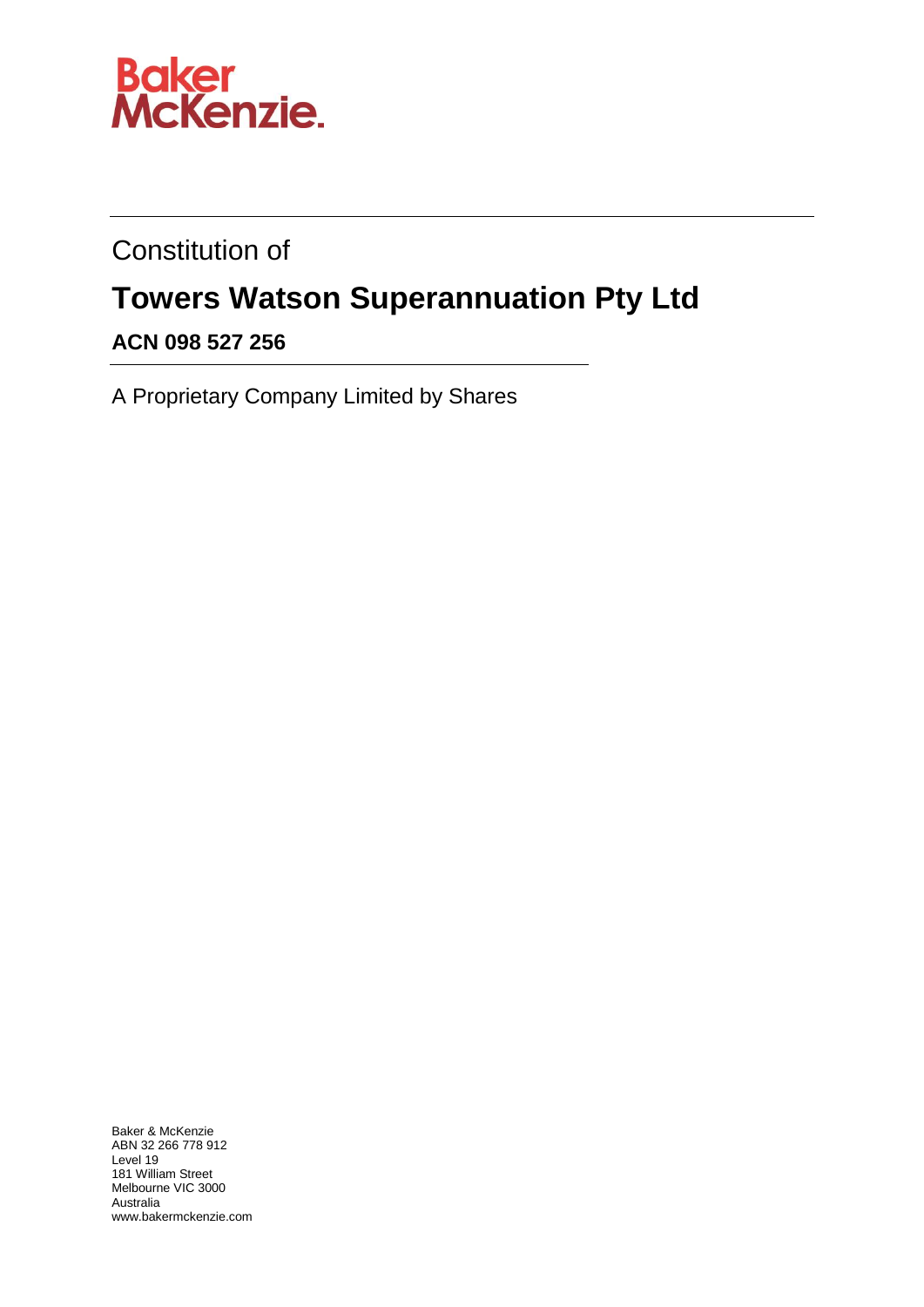# **Constitution of**

# **Towers Watson Superannuation Pty Ltd ACN 098 527 256**

**Table of contents**

| 1.  | <b>Preliminary</b>                  | 1                       |
|-----|-------------------------------------|-------------------------|
| 2.  | <b>Capital</b>                      | $\mathbf{2}$            |
| 3.  | <b>Certificates</b>                 | $\mathbf{3}$            |
| 4.  | <b>Lien on Shares</b>               | $\overline{\mathbf{4}}$ |
| 5.  | <b>Calls</b>                        | $\overline{\mathbf{5}}$ |
| 6.  | <b>Forfeiture of Shares</b>         | 6                       |
| 7.  | <b>Transfer of Shares</b>           | $\overline{7}$          |
| 8.  | <b>Transmission of Shares</b>       | 8                       |
| 9.  | <b>Alteration of capital</b>        | 8                       |
| 10. | <b>Modification of rights</b>       | 9                       |
| 11. | <b>General meetings</b>             | 10                      |
| 12. | Proceedings at general meeting      | 10                      |
| 13. | Voting                              | 11                      |
| 14. | <b>Proxies</b>                      | 12                      |
| 15. | <b>Resolutions without meetings</b> | 13                      |
| 16. | <b>Directors</b>                    | 14                      |
| 17. | Directors' terms of tenure          | 15                      |
| 18. | <b>Proceedings of Directors</b>     | 15                      |
| 19. | <b>Directors' contracts</b>         | 17                      |
| 20. | <b>Powers of Directors</b>          | 19                      |
| 21. | <b>Executive Directors</b>          | 19                      |
| 22. | <b>Attorneys</b>                    | 20                      |
| 23. | Minutes and registers to be kept    | 21                      |
| 24. | <b>The Secretary</b>                | 21                      |
| 25. | <b>The Seal</b>                     | 21                      |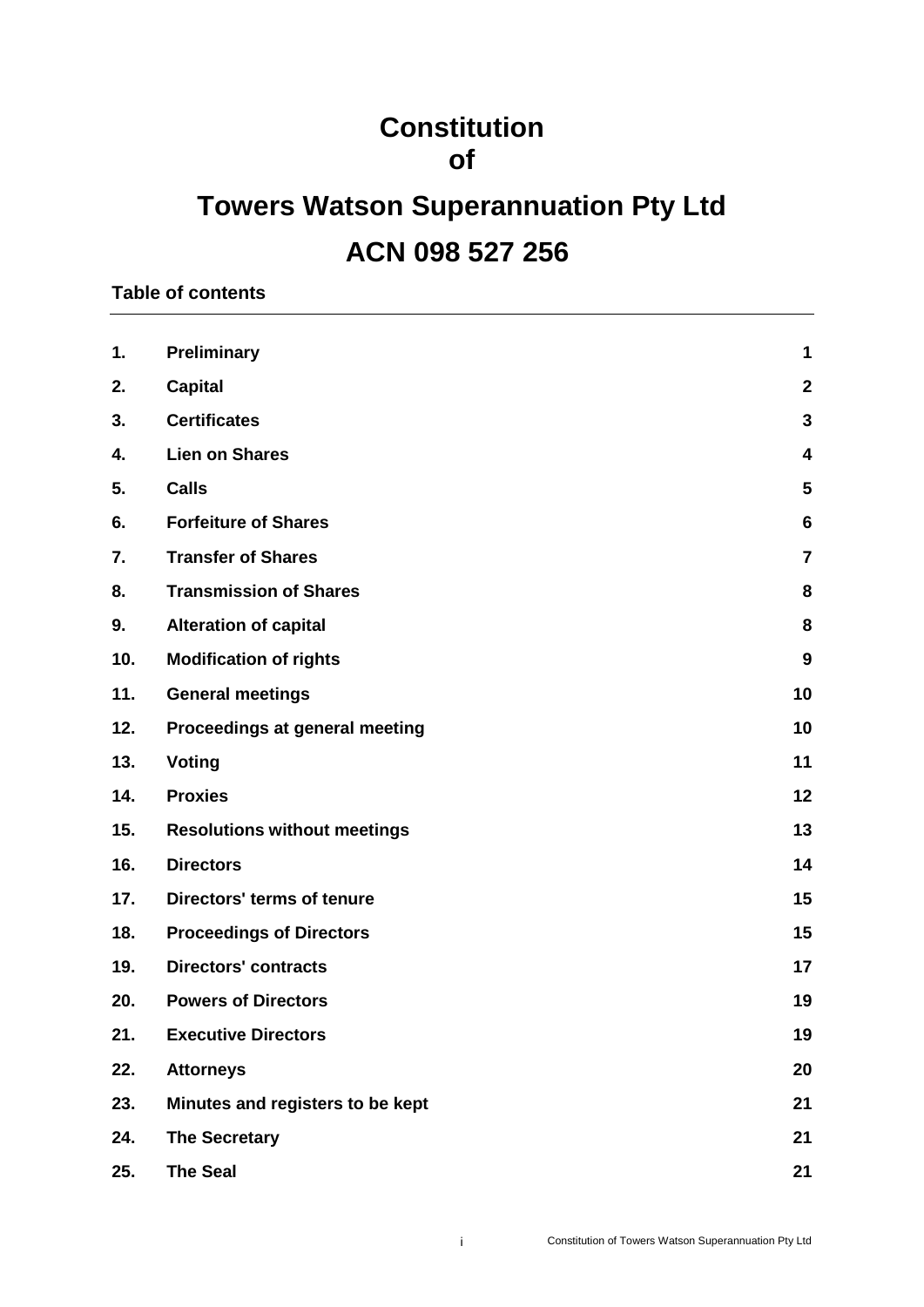| 26. | <b>Negotiable instruments</b>                        | 22 |
|-----|------------------------------------------------------|----|
| 27. | <b>Reserves fund</b>                                 | 22 |
| 28. | <b>Dividends</b>                                     | 22 |
| 29. | <b>Capitalisation of profits</b>                     | 24 |
| 30. | <b>Financial statements</b>                          | 25 |
| 31. | <b>Audit</b>                                         | 25 |
| 32. | <b>Inspection of records</b>                         | 25 |
| 33. | <b>Notices</b>                                       | 26 |
| 34. | <b>Winding up</b>                                    | 27 |
| 35. | Indemnity and insurance                              | 28 |
| 36. | <b>Overriding rights of the Majority Shareholder</b> | 29 |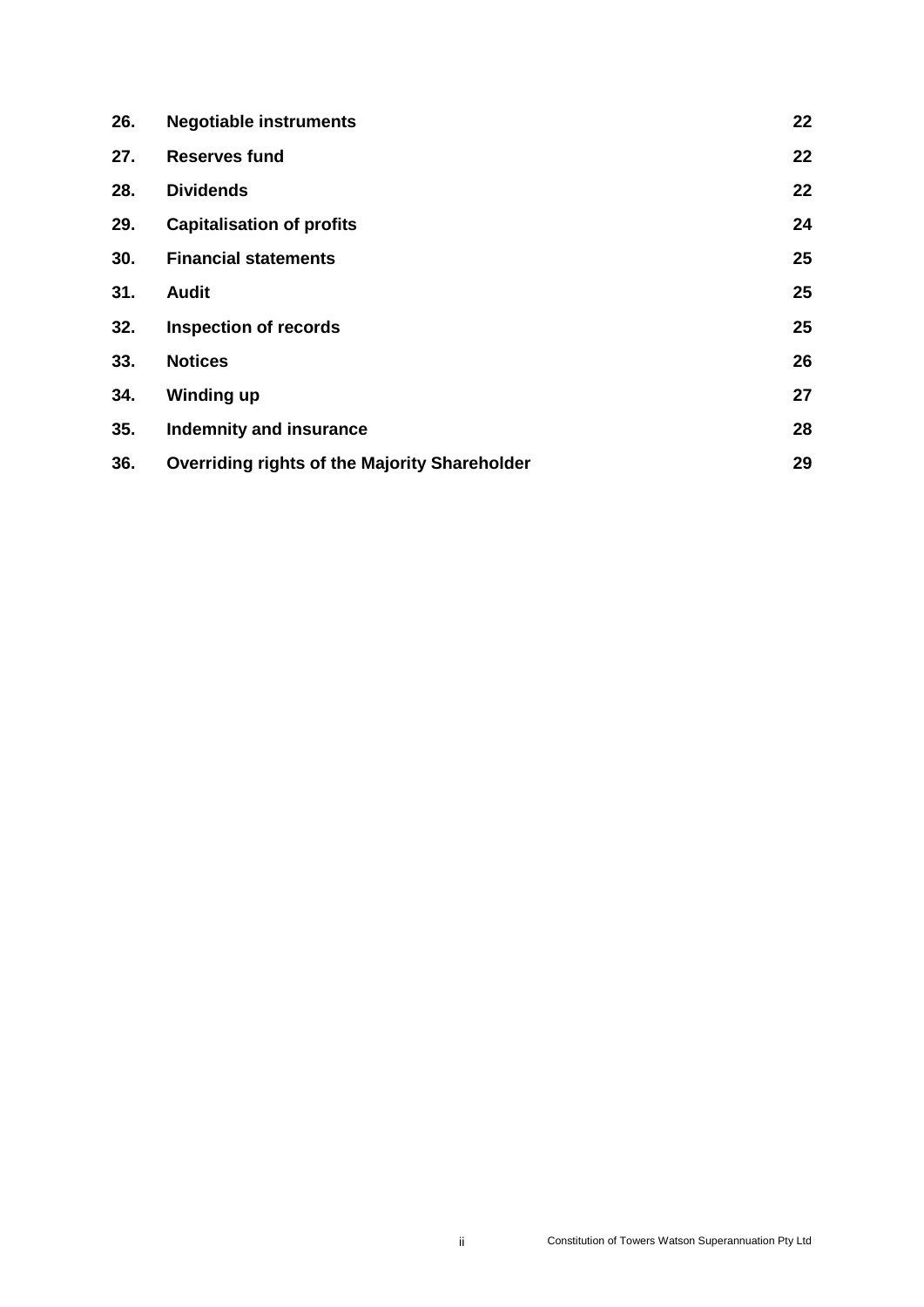# <span id="page-3-0"></span>**1. Preliminary**

1.1 In this Constitution, unless the context otherwise requires:

**ACL** means the Australian Consumer Law consisting of Schedule 2 to the CCA as implemented under Commonwealth, State and Territory laws*.*

**Act** means the *Corporations Act 2001* (Cth) and the *Corporations Regulations 2001*.

**Alternate Director** means a person appointed as alternate director under clause [16.7.](#page-16-1)

**Board** means the Directors acting as a board of Directors.

**CCA** means the *Competition and Consumer Act 2010* (Cth).

**Company** means Towers Watson Superannuation Pty Ltd (ACN 098 527 256).

**Constitution** means the constitution of the Company.

**Director** means a director of the Company including an Alternate Director.

**Financial Year** has the same meaning as in the Act.

**Forfeiture Notice** means a notice served under clause [6.1.](#page-8-1)

**Majority Shareholder** means one Member who holds at any relevant time 90% or more (by number) of the ordinary Shares.

**Member** means a person who is entered in the Members' Register as the holder of Shares.

**Members' Register** means the register of members to be kept by the Company under the Act.

**Month** means calendar month.

**Office** means the registered office of the Company.

**officer** has the same meaning as in the Act.

**Related Body Corporate** has the same meaning as in the Act.

**Replaceable Rules** means the provisions of the Act which would but for this Constitution apply as replaceable rules under sections 135 and 141 of the Act.

**Seal** means the common seal of the Company (if the Board resolves to adopt a common seal) or, where appropriate, the duplicate seal or the official seal.

**Secretary** means a secretary of the Company and includes any person appointed to perform the duties of secretary on a temporary basis and any properly appointed assistant secretary.

**Share** means a share in the capital of the Company.

**Special Resolution** has the same meaning as in the Act.

- 1.2 In this Constitution:
	- (a) unless the context otherwise requires, a reference to:
		- (i) the singular includes the plural and conversely;
		- (ii) a gender includes every gender;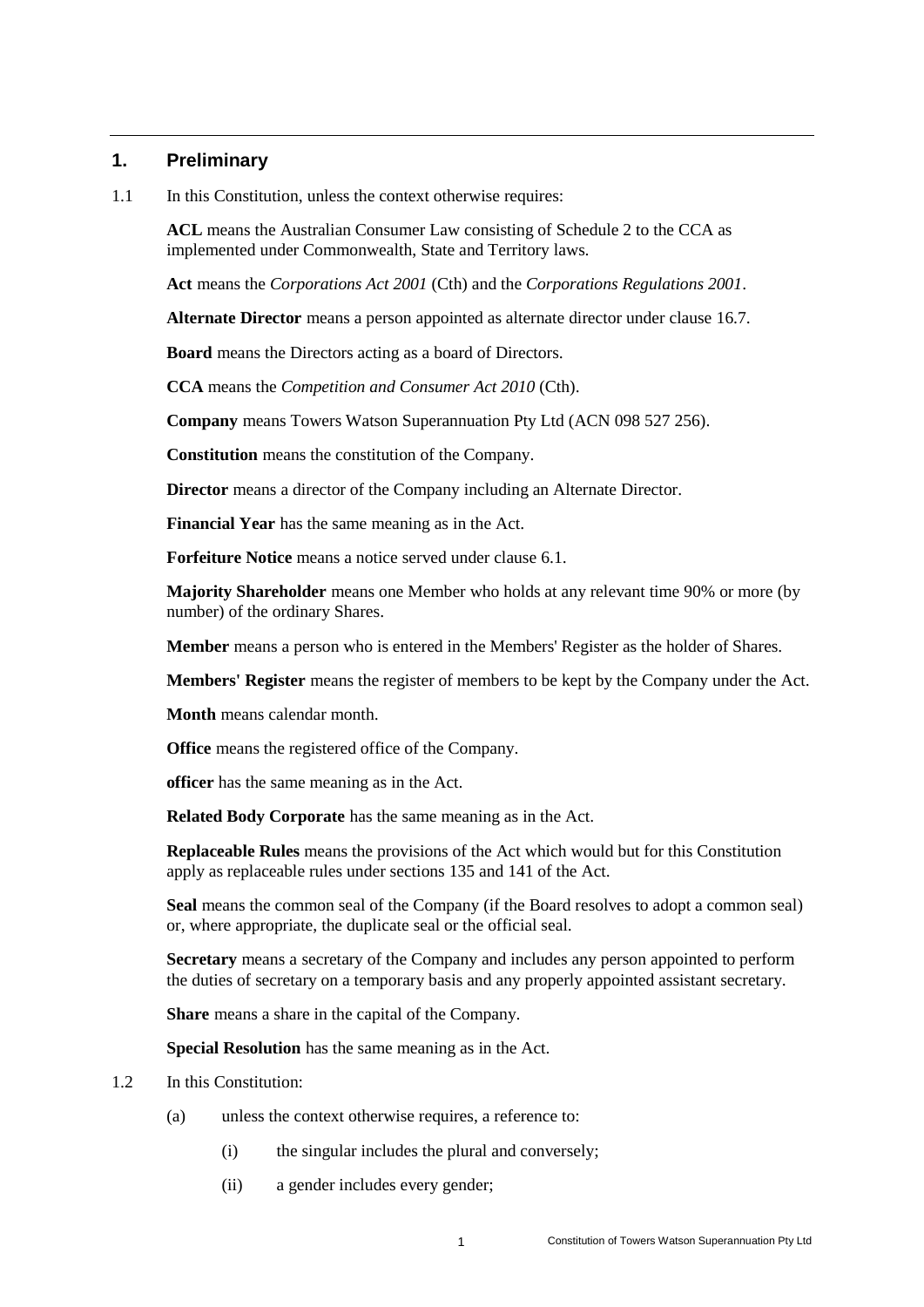- (iii) the Act, any section, regulation or schedule of the Act or any other legislation is a reference to that law as amended, consolidated, supplemented or replaced;
- (iv) **in writing** or **written** includes printing, lithography, photography and other means of representing or reproducing words in a visible form;
- (v) **paid up** or **paid** includes credited as paid up or paid;
- (vi) **dividend** includes bonus;
- (vii) any person includes a reference to any individual, company, body corporate, association, partnership, firm, joint venture, trust or government agency; and
- (viii) **including** or **includes** means **including but not limited to** or **including without limitation**;
- (b) headings are for convenience only and must be ignored in interpreting this Constitution; and
- (c) if a period occurs from, after, until or before a day of an act or event, it excludes that day.

#### **Replaceable Rules not to apply**

1.3 The Replaceable Rules are displaced by this Constitution and do not apply to the Company to the extent that they would otherwise apply under section 135 of the Act.

#### **Constitution subject to the Act**

1.4 This Constitution is subject to the Act and if there is any conflict or inconsistency between a clause of this Constitution and the Act, (excluding the Replaceable Rules which are displaced by this Constitution), the Act prevails to the extent of the conflict or inconsistency.

## <span id="page-4-0"></span>**2. Capital**

#### **Issue of Shares under the control of Directors**

- 2.1 The issue of Shares (including any new Shares created on an increase of capital) is under the control of the Directors. The Directors:
	- (a) may issue or agree to issue Shares to any person on terms and conditions (including the issue price) and at any times that the Directors determine;
	- (b) may give any person a call or option over any Shares and (subject to the Act) during any time and for any consideration that the Directors determine; and
	- (c) may issue Shares with any preferential, deferred or special rights, privileges or terms and conditions or with any restrictions (whether about dividends, voting, return of Share capital or otherwise) that the Directors determine.

#### **Company may issue preference Shares**

2.2 Subject to the Act, the Company may issue preference Shares on terms determined by the Directors. The terms of issue of preference Shares may provide that they are redeemable, and may provide that redemption is at the option of the Company, the holder, or both.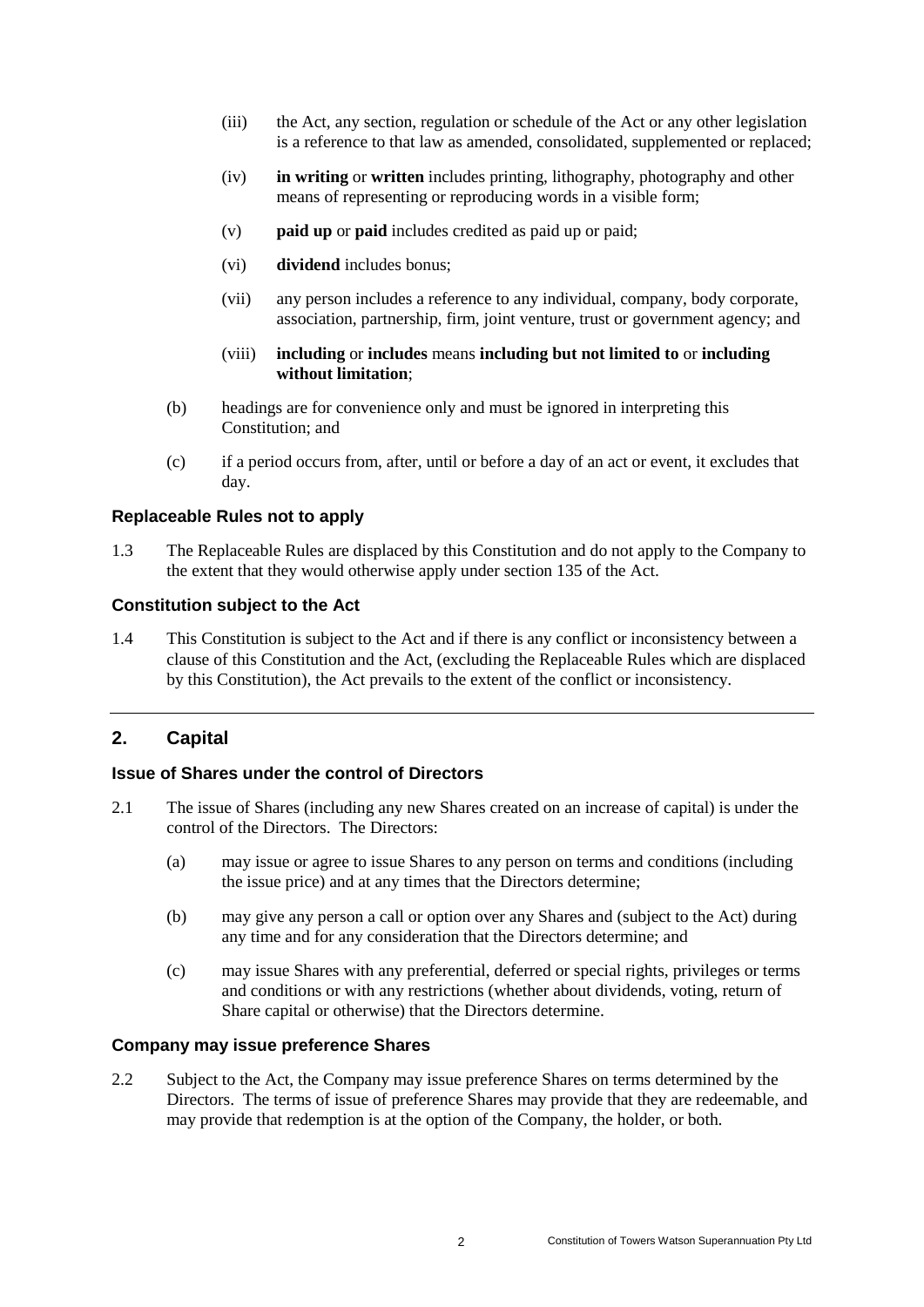#### **Joint holders**

- 2.3 Where two or more persons are registered as the holders of any Share, they are deemed to hold the Share as joint tenants with benefits of survivorship, but:
	- (a) the Company is not bound to register more than three persons (unless they are trustees, executors or administrators of a deceased holder) as the holders of any Share;
	- (b) the joint holders are jointly and severally liable for all payments (including calls and instalments) which may be made for the Share;
	- (c) on the death of any joint holder, the survivors are the only persons recognised by the Company as having any title to the Share, but the Directors may require evidence of death;
	- (d) any joint holder may give a valid receipt for any dividend, bonus or return of capital payable to the joint holders; and
	- (e) delivery of a certificate for a Share to any joint holder will be sufficient delivery to all the joint holders.

#### **Recognition of other interests in Shares**

2.4 Subject to the Act, the Company is entitled to treat the registered holder of any Shares as the absolute owner of those Shares and is not bound to recognise any equitable or other claim to or interest in the Shares on the part of any person.

# <span id="page-5-0"></span>**3. Certificates**

#### **Issue of certificates**

- 3.1 The certificate of title to Shares must:
	- (a) be signed by:
		- (i) either two Directors or a Director and Secretary; or
		- (ii) where the Company has only one Director who is also the only Secretary, that Director provided the Director states next to his signature that he is signing the certificate in the capacity of sole Director and sole Secretary; and
		- (iii) where the Company has only one Director and no Secretary, that Director;
	- (b) include all information required by the Act.

#### **Entitlement of Member to certificate**

- 3.2 Subject to clause [3.3,](#page-5-1) every Member will be entitled free of charge to one certificate for the Shares registered in their name or to several certificates each for a reasonable proportion of those Shares.
- <span id="page-5-1"></span>3.3 Where Shares are registered in the names of two or more persons, only one certificate is required to be issued for those Shares.

## **Application to register transfer of Shares**

3.4 Where an application to register the transfer of any Shares or to register any person as a Member for any Shares which may have been transmitted to that person by operation of law is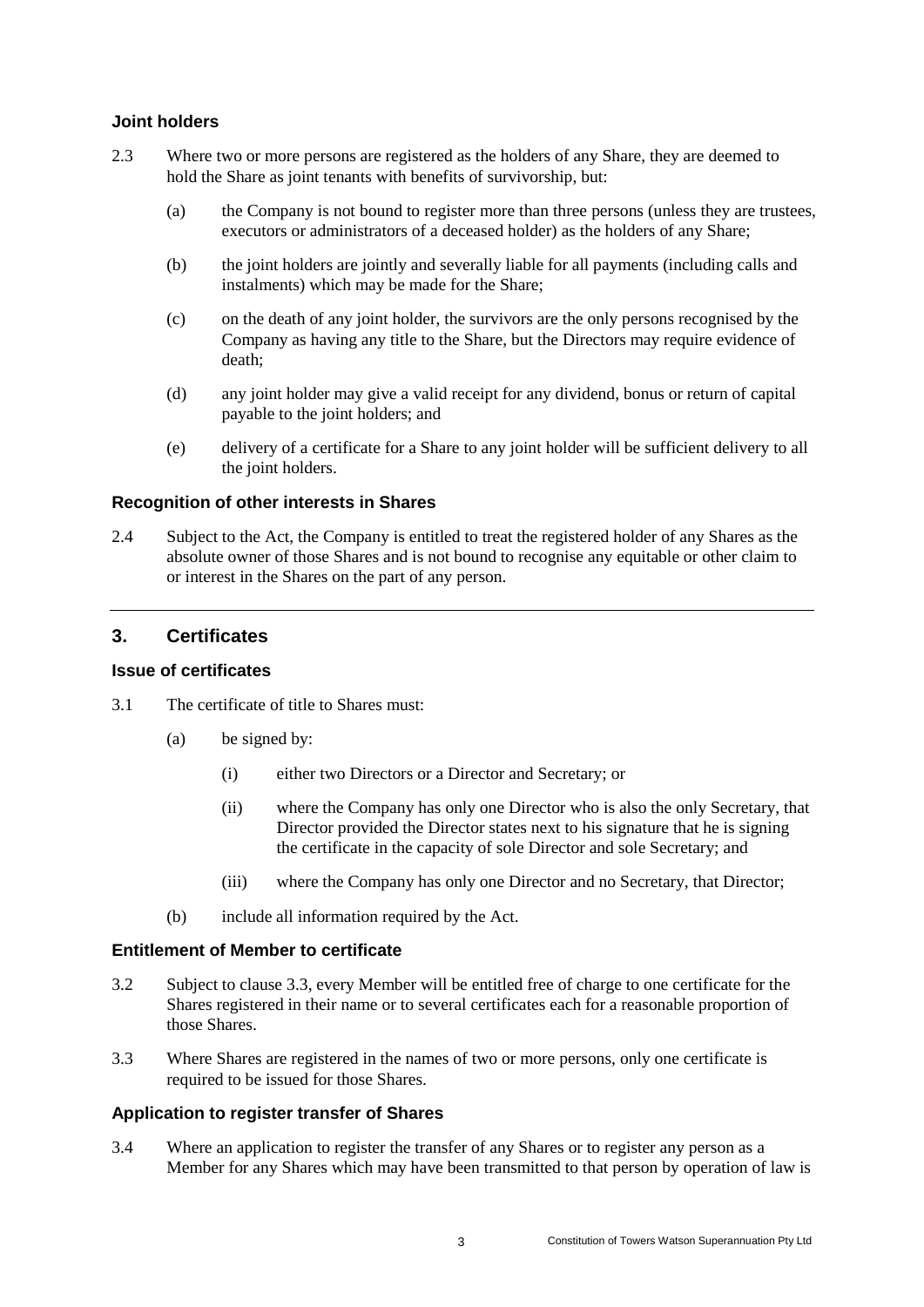made, the certificate for those Shares must be given to the Company for cancellation and a new certificate specifying the Shares transferred or transmitted must be given to the transferee or transmittee. If registration is required for only some of the Shares specified on the certificate given to the Company, a new certificate specifying the Shares remaining untransferred or untransmitted must be given to the transferor or transmittor.

#### **Replacement of worn out or defaced certificates**

3.5 If any certificate is worn out or defaced, the Directors may, if it is given to the Company, cancel it and issue a new or duplicate certificate.

#### **Replacement of lost or destroyed certificates**

- 3.6 If any certificate is lost or destroyed, the Directors may order that a new certificate be issued after being given:
	- (a) evidence of loss or destruction as required by the Act;
	- (b) an undertaking that the certificate will be returned (if found) as required by the Act; and
	- (c) if the Directors consider it necessary, a bond or indemnity as the Directors may require under the Act.

# <span id="page-6-0"></span>**4. Lien on Shares**

#### **Lien for calls or money payable for Shares**

4.1 The Company has a first lien on every Share for all money (whether presently payable or not) called, or payable at fixed times, for that Share. The Company also has a first lien on all Shares for all money presently payable by a holder or their estate to the Company or for all money payable by the Company (or for which the Company becomes liable to pay) to any governmental or other competent authority for the Shares. The Directors may at any time declare any Share to be wholly or in part exempt from the provisions of this clause. The Company's lien (if any) on a Share will extend to all dividends payable on the Share.

#### **Sale under lien**

- <span id="page-6-1"></span>4.2 The Company may sell any Shares on which the Company has a lien in any manner the Directors determine but no sale will be made:
	- (a) unless a sum relating to the lien is presently payable (**Sum**); and
	- (b) until 14 days after written notice, stating and demanding payment of the amount which is presently payable, has been given to the registered holder of the Shares or the person entitled to the Shares because of the death or bankruptcy of the registered holder and that notice has not been complied with.
- 4.3 The proceeds of the sale will be received by the Company and applied in payment of the Sum, and the residue, if any, must be paid to the person entitled to the Shares at the date of the sale.

#### **Transfer on sale under lien**

4.4 For the purpose of effecting a sale under clause [4.2,](#page-6-1) the Directors may authorise any person to execute a transfer of the Shares in favour of the purchaser of those Shares. The purchaser will be registered as the holder of the Shares in that transfer, and will not be bound to see to the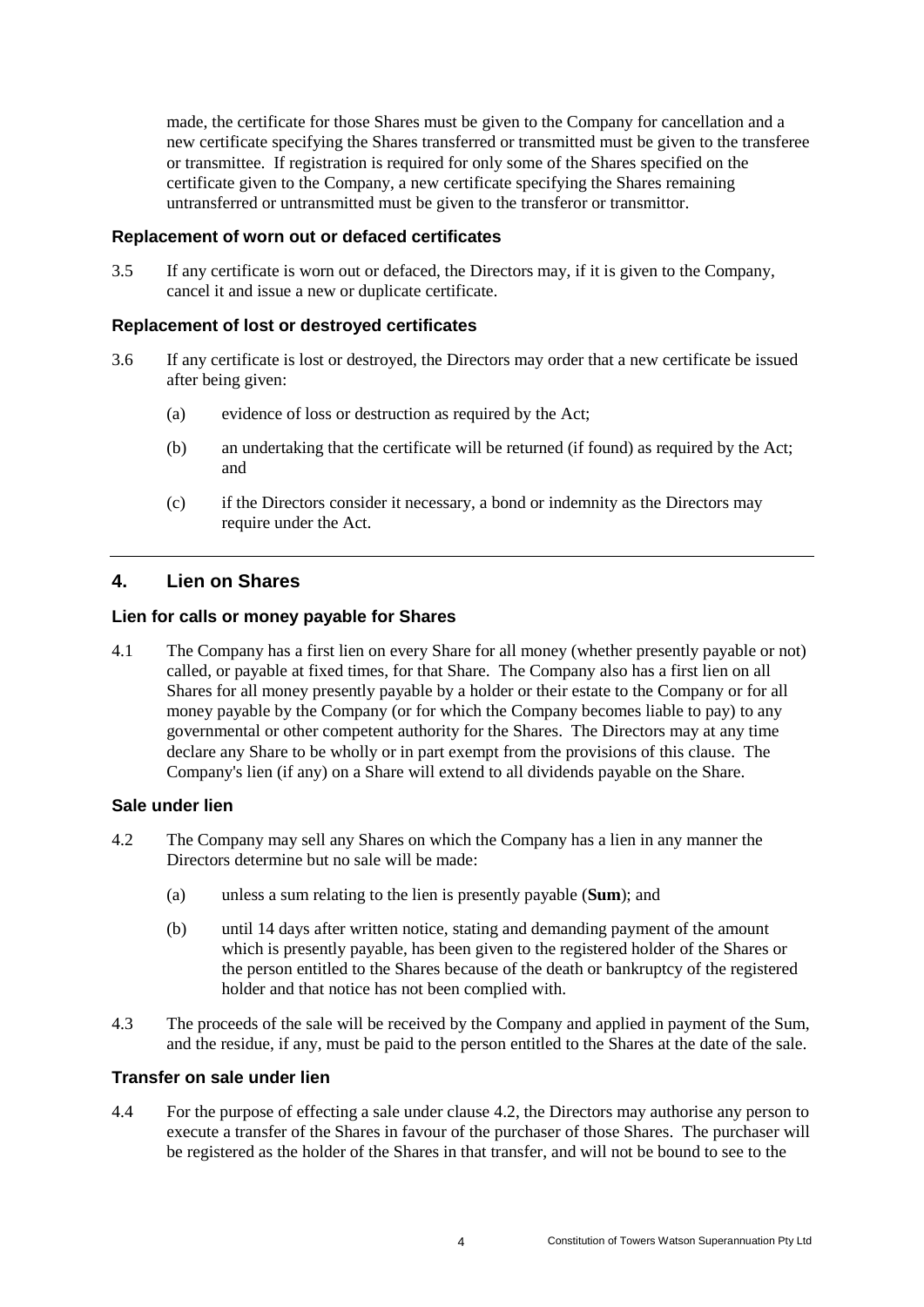application of the purchase money, nor will title to the Shares be affected by any irregularity or invalidity in connection with the sale.

# <span id="page-7-0"></span>**5. Calls**

#### **Directors may make calls**

5.1 The Directors may make calls as they determine on the Members for all moneys unpaid on the Shares held by the Members that are not moneys made payable at fixed times by the terms of issue. Each Member must pay the amount of every call made at the times and places specified by the Directors in accordance with clause [5.2.](#page-7-1) A call may be made payable by instalments and will be deemed to have been made when the resolution of the Directors authorising that call was passed. The Directors may revoke or postpone a call.

#### **Notice of calls**

<span id="page-7-1"></span>5.2 At least 14 days written notice of a call must be given to the affected Members specifying the time and place for payment. The non-receipt of any notice by, or the accidental omission to give notice of any call to, any Member will not invalidate the call.

## **Payment of calls**

5.3 If the terms of issue of any Share require the whole or part of the issue price for that Share to be paid by instalments, every instalment must be paid to the Company when due by the Member.

#### **Difference in terms of issue as to calls**

5.4 The Directors may issue Shares which differentiate between the holders as to the amount to be paid on a call and the time for payment of the calls.

#### **Interest on sums not paid**

5.5 If a sum called for a Share is not paid by the date for payment, the person from whom the sum is due must pay interest on the sum from the date for payment to the date of actual payment at the rates determined by the Directors. The Directors may waive payment of interest, either in whole or in part.

#### **Fixed payment deemed calls**

5.6 Any sum which, by the terms of issue of a Share, becomes payable on issue or at any fixed date, will for the purposes of this Constitution be deemed to have been duly called and is payable on the date on which the sum is payable. In case of non-payment, all the relevant provisions of this Constitution as to payment of interest and expenses, forfeiture or otherwise will apply as if the sum had become payable by virtue of a call duly made and notified.

#### **Prepayment of calls**

5.7 The Directors may receive from any Member all or any part of the amount unpaid upon the Shares held by that Member beyond the sums actually called up. The Directors may authorise payment by the Company of interest on the whole or any part of the amount received until the amount becomes due or is repaid at the rate agreed between the Member paying the sum in advance and the Directors. As an alternative to interest, the Directors may agree with the Member that the Member be treated as paid up to the amount including the amount paid or satisfied in advance. The Directors may at any time authorise repayment of the whole or any part of the amount paid in advance by giving one Month's notice of the date for repayment to the Member.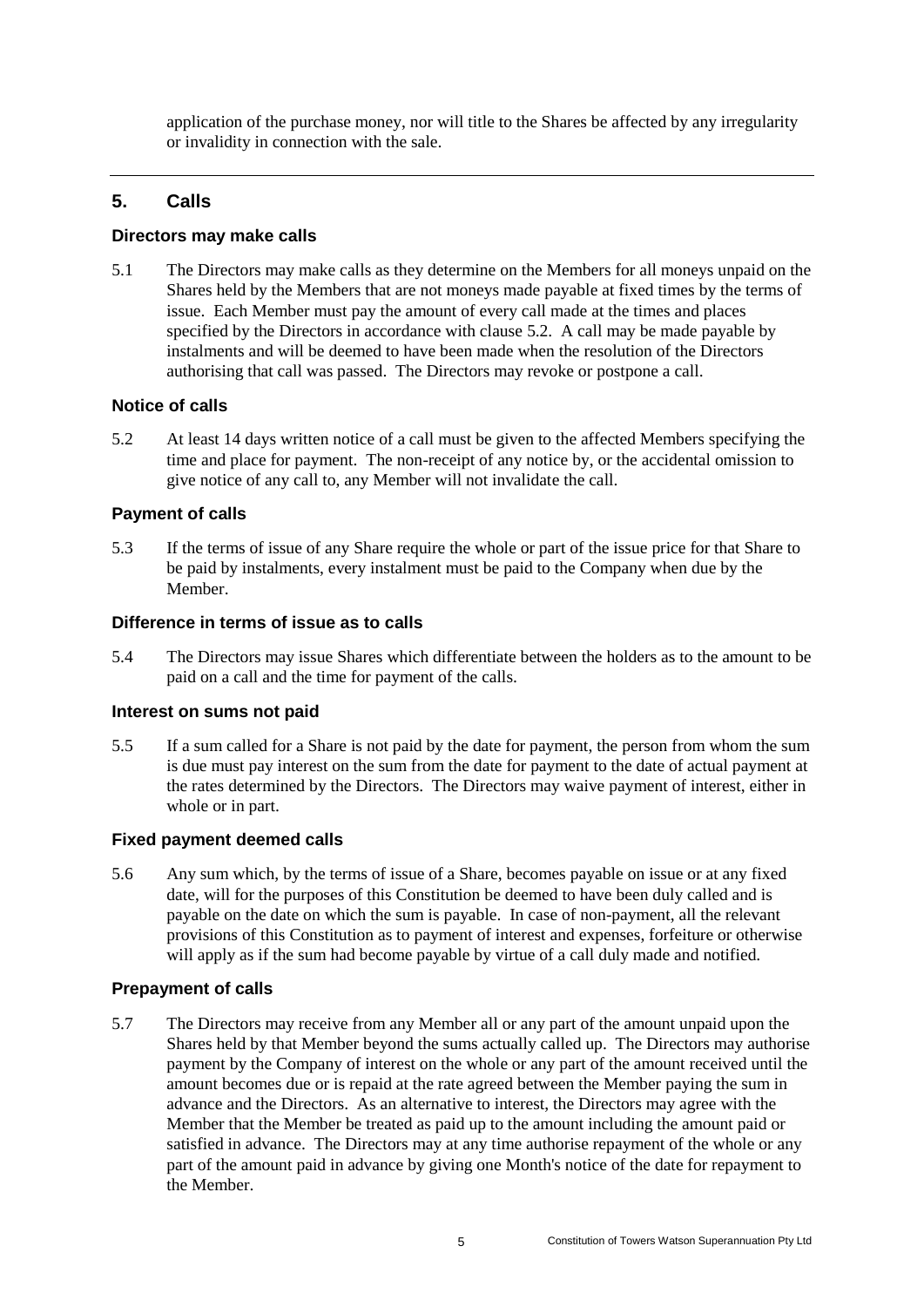## **Proof of calls**

- 5.8 In any proceeding for the recovery of money due for any call, it is sufficient to prove that:
	- (a) the name of the Member sued is entered in the Members' Register as the holder or one of the holders of the Shares for which the call was made;
	- (b) the resolution making the call was duly recorded in the minute book; and
	- (c) the call was payable at a fixed time or notice of the call was given to the Member sued under this Constitution,

and it is not necessary to prove the appointment of the Directors who made the call or any other matter. The proof of the matters listed in this clause will be conclusive evidence of the debt.

# <span id="page-8-0"></span>**6. Forfeiture of Shares**

## **Forfeiture notice**

<span id="page-8-1"></span>6.1 If a Member fails to pay any call or instalment of a call on the due date for payment, the Directors may, at any time while any part of the call or instalment remains unpaid, serve a notice on the Member requiring payment of any amount of the call or instalment that is unpaid, together with any interest which may have accrued and all expenses that may have been incurred by the Company because of that non-payment.

# **Contents of Forfeiture Notice**

6.2 The Forfeiture Notice must name a day at least 14 days after the date of service of the Forfeiture Notice by which the payment required by the Forfeiture Notice must be made. The Forfeiture Notice must state that if payment is not made within that time the relevant Shares will be liable to be forfeited.

## **Forfeiture for failure to comply with Forfeiture Notice**

6.3 If a Member does not comply with the requirements of any Forfeiture Notice, any Share in respect of which the Forfeiture Notice has been given may be forfeited by a resolution of the Directors. That forfeiture will include all dividends declared for the forfeited Shares and not paid before the forfeiture. The non-receipt of any Forfeiture Notice by, or the accidental omission to give the Forfeiture Notice to, any Member will not invalidate the forfeiture.

## **Sale of forfeited Shares**

6.4 A forfeited Share may be sold or otherwise disposed of on the terms and in the manner the Directors determine, and, at any time before the sale or disposal, the forfeiture may be cancelled on any terms the Directors determine.

## **Effect of forfeiture**

6.5 A person whose Shares have been forfeited ceases to be a Member for the forfeited Shares, but remains liable to pay to the Company all money which, at the date of forfeiture, was payable by the person to the Company for the Shares together with interest on this amount from the date of forfeiture until and including the date of payment at the rate determined by the Directors. The Directors are under no obligation to enforce the payment.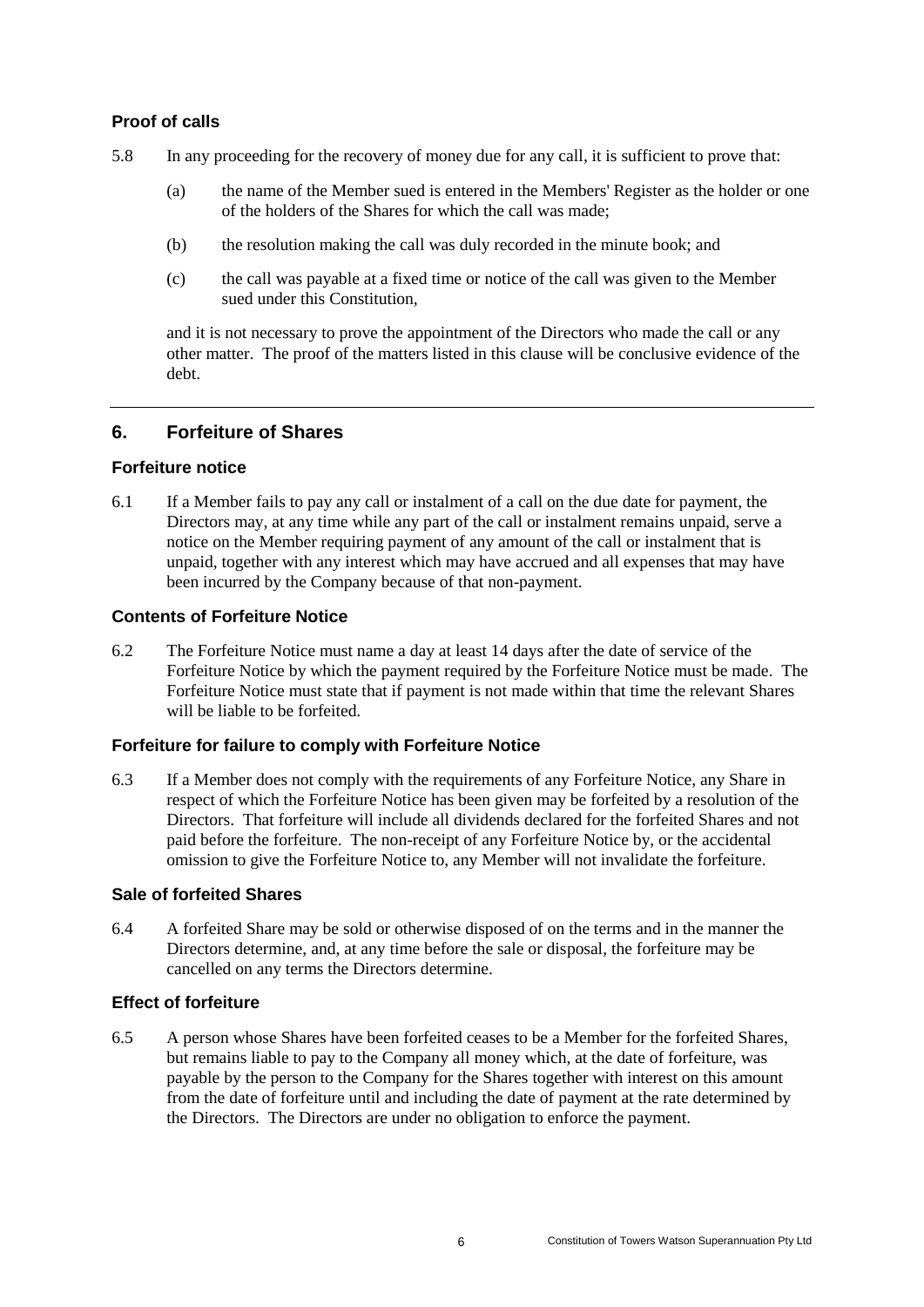## **Evidence of forfeiture**

6.6 A statutory declaration in writing that the declarant is a Director or Secretary and that a Share in the Company has been duly forfeited on a date stated in the declaration is conclusive evidence of the facts stated against all persons claiming to be entitled to the Share.

## **Proceeds of sale and transfer of forfeited Shares**

6.7 The Company may receive the consideration, if any, given for a forfeited Share on any sale or other disposal of the Share and the Directors may authorise any person to execute a transfer of the Share in favour of the person to whom the Share is sold or disposed of. The transferee will then be registered as the holder of the Share, and is not bound to see to the application of the purchase money (if any), nor will the transferee's title to the Share be affected by any irregularity or invalidity in the proceedings in connection with the forfeiture, sale or disposal of the Share.

## **Forfeiture applies to non-payment of fixed payment**

6.8 The provisions of this Constitution about forfeiture also apply to the non-payment of any sum which, by the terms of issue of a Share, becomes payable at a fixed time as if the sum had been payable because of a call duly made and notified.

## **Surrender of Shares**

6.9 The Directors may accept the surrender of any paid up Shares as a compromise to any question as to whether the holder is properly registered for those Shares. Any Share surrendered in this manner may be disposed of in the same manner as a forfeited Share.

## <span id="page-9-0"></span>**7. Transfer of Shares**

#### **Transfer document**

7.1 Subject to this Constitution, a Member may transfer all or any Shares by delivering a transfer document duly stamped (if necessary) to the Company. The transfer document must be in writing in the usual or common form or in such other form as the Directors may prescribe or, in particular circumstances, agree to accept.

## **Execution of instrument of transfer and completion of transfer**

7.2 The instrument of transfer of any Share must be signed by or on behalf of the transferor and the transferor remains the holder of the Share until the name of the transferee is entered in the Members' Register as the holder of the Share.

#### **Directors may refuse to register transfer**

7.3 The Directors may refuse to register any transfer of Shares and need not provide any reason for their refusal. Where the Directors refuse to register a transfer, they must send notice of the refusal to the transferee within two Months from the date on which the transfer was lodged with the Company. Failure to give notice will not invalidate the decision of the Directors.

## **Prohibited transfers**

7.4 The Directors must not register a transfer to a person who is known to them to be a person of unsound mind but the Directors are not bound to enquire as to the soundness of mind of any transferee.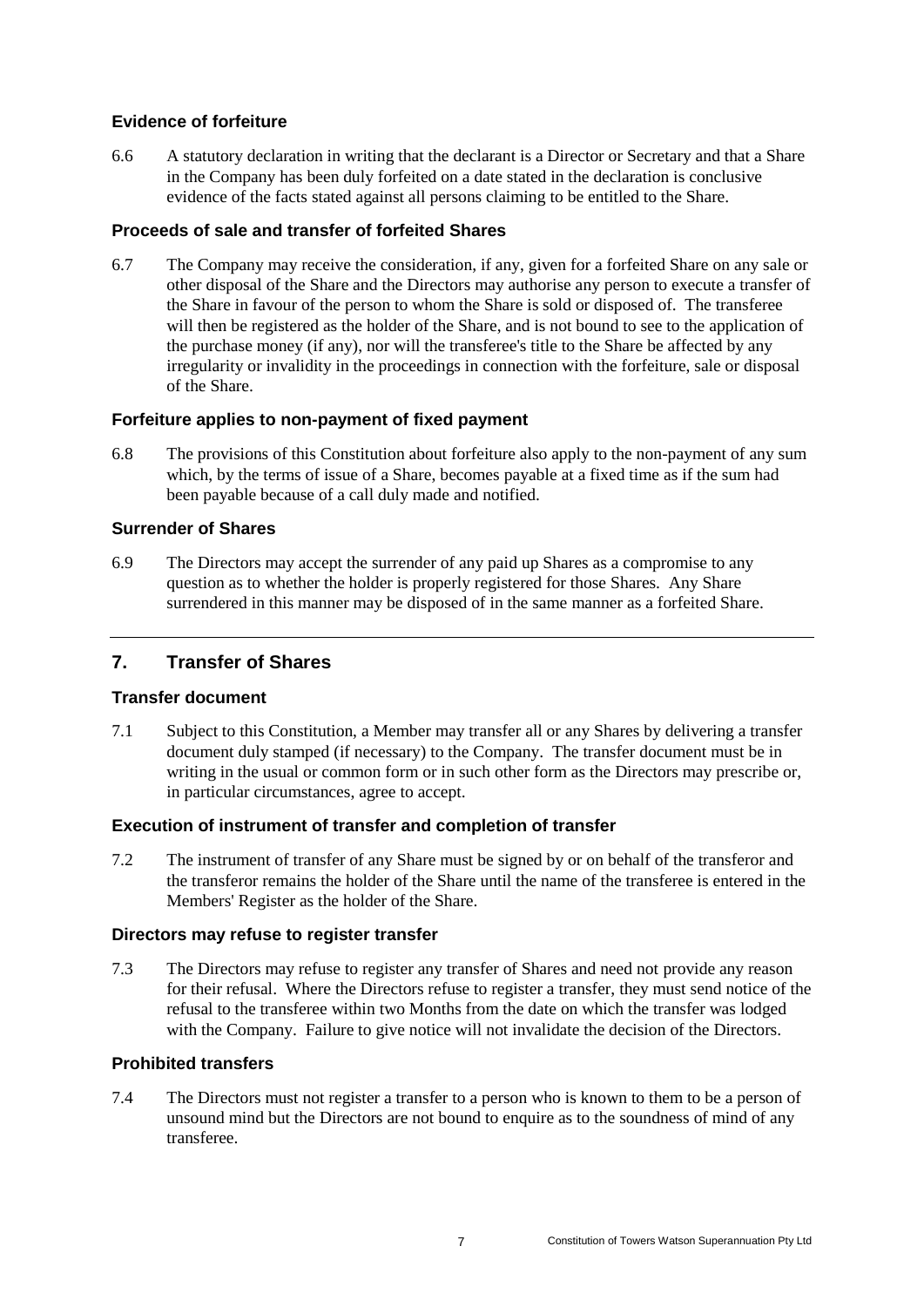## **Registration procedure**

7.5 Every instrument of transfer must be left at the Office with the certificate for the Shares to be transferred and any other evidence the Directors may require to prove the title of the transferor to, or their right to transfer, the Shares. All instruments of transfer that are registered must be retained by the Company for at least six years but any instrument of transfer which the Directors refuse to register will (except in the case of fraud or suspected fraud) be returned on demand to the person who deposited that instrument.

# <span id="page-10-0"></span>**8. Transmission of Shares**

## **Death of a Member**

- 8.1 If a Member dies:
	- (a) where the Member was a joint holder of any Shares, the surviving joint holder (or holders) will be the only person (or persons) recognised by the Company as having any title to or interest in those Shares; or
	- (b) the legal personal representatives of the Member (not being one of two or more joint holders) will be the only persons recognised by the Company as having any title to or interest in the Shares registered in the Member's name.

# **Transmission on merger**

8.2 The merger of any two or more corporations under the laws of any jurisdiction will be a transmission of rights.

## **Transmission on death or bankruptcy and election**

- 8.3 A person who becomes entitled to a Share because of the mental incapacity, death or bankruptcy of a Member or otherwise by operation of law may, on producing evidence of the person's entitlement which the Directors may require, elect either to be registered as a holder of the Share or may nominate some other person to be registered as the transferee of that Share.
- 8.4 If the person elects to be registered, the person must give the Company a written notice signed by the person stating the election. If the person elects to have another person registered, the person must sign a transfer of the Share in favour of that person. All the limitations, restrictions and provisions of this Constitution relating to the right to transfer, the form of transfer and the registration of transfers of Shares are applicable to that notice or transfer.

# <span id="page-10-1"></span>**9. Alteration of capital**

- 9.1 The Company may:
	- (a) convert all or any of its Shares into a larger or smaller number of Shares. Any amount unpaid on the Shares being converted is divided equally among the replacement Shares; and
	- (b) cancel Shares which have been forfeited.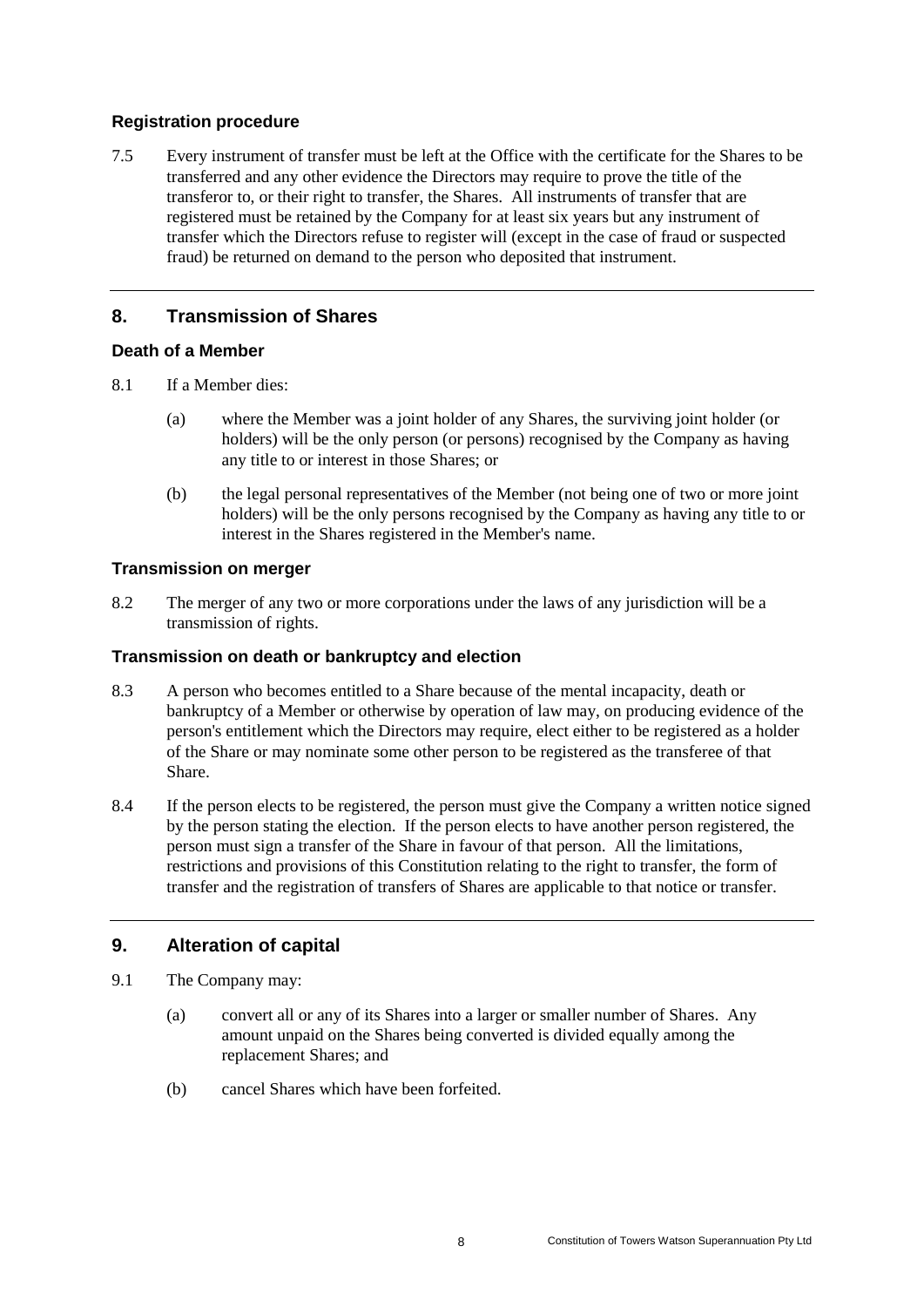## **Dealing with fractions**

- 9.2 Subject to the Act, the Directors may do anything required to give effect to any resolution which alters the Company's share capital. Where a Member becomes entitled to a fraction of a Share on a consolidation, this power includes:
	- (a) making cash payments;
	- (b) determining that fractions may be disregarded to adjust the rights of all parties;
	- (c) appointing a trustee to deal with any fractions on behalf of Members; and
	- (d) rounding up each fractional entitlement to the nearest whole Share by capitalising any amount available for capitalisation even though only some of the Members may participate in the capitalisation.

# **Reduction of capital**

9.3 Subject to the Act , the Company may reduce its capital in any manner, including by way of distributing specific assets, including securities of the Company or of any other corporation, trust or entity.

# **Power to buy back Shares**

9.4 The Company may, in accordance with the Act, buy back its own Shares on any terms and conditions determined by the Directors. The consideration paid for a buy back of Shares may include specific assets, including securities of the Company or of any other corporation, trust or entity.

# <span id="page-11-0"></span>**10. Modification of rights**

## **Modification of rights of class of Shares**

- <span id="page-11-1"></span>10.1 If the share capital of the Company, whether by reason of the issue of preference Shares or otherwise, is divided into different classes of Shares, all or any of the rights attaching to the Shares in any class (unless otherwise provided by the terms of issue of the Shares in that class) may be varied or cancelled in any way:
	- (a) with the written consent of the Members entitled to vote for in aggregate at least 75% of the Shares in the class; or
	- (b) by Special Resolution passed at a meeting of holders of the Shares in the class.
- 10.2 The provisions in this Constitution about general meetings apply to any such class meeting.

## **No consent or sanction required for redemption**

10.3 No consent or sanction referred to in clause [10.1](#page-11-1) is required for the redemption of any Shares or any other alteration of rights attaching to any Shares where that redemption or alteration complies with the terms of issue of those Shares.

## **No variation by issue of further Shares ranking equally**

10.4 The rights conferred on the holders of the Shares of any class will not, unless otherwise expressly provided by the terms of issue of the Shares of that class, be deemed to be varied by the creation or issue of further Shares ranking equally in respect of those rights.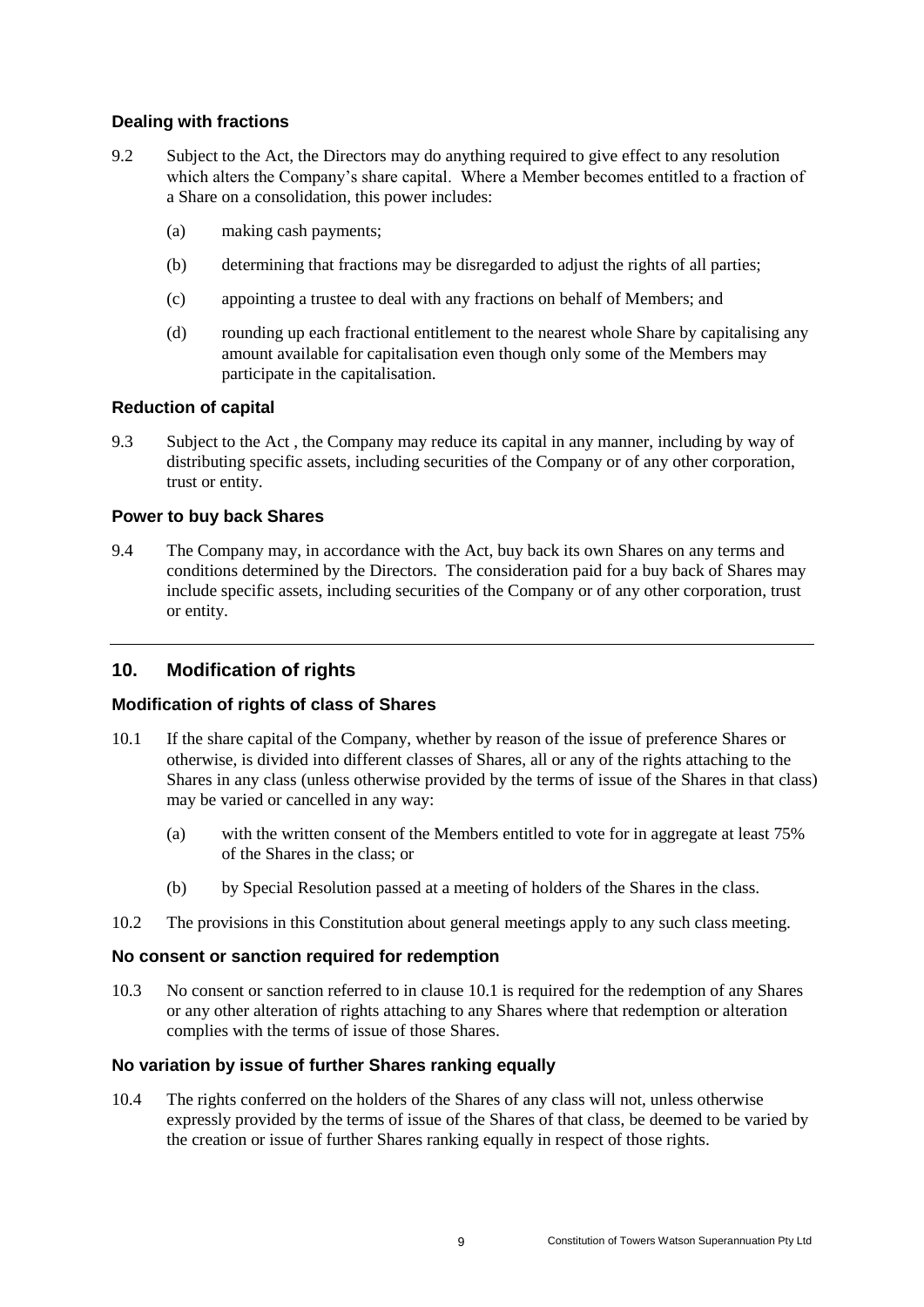## **Changes to this Constitution**

10.5 Subject to the Act, each Member agrees to be bound by any modification of this Constitution made after the date on which they become a Member.

## <span id="page-12-0"></span>**11. General meetings**

#### **General meetings**

11.1 Subject to the Act, general meetings of the Company may be held within or outside Australia and may be convened at any time.

#### **Calling of general meetings**

- 11.2 In relation to the convening of general meetings:
	- (a) any Director may call general meetings to be held at any place the Director determines; and
	- (b) the Directors must call, and arrange to hold, a general meeting within 21 days after being requested to do so by Members with at least 5% of the votes that may be cast at the general meeting.

#### **Notice of general meetings**

11.3 Except as permitted by the Act, at least 21 days' notice of every general meeting or meeting of any class of Members must be given in the manner provided by this Constitution to the Members or class of Members, as applicable, and the persons entitled under this Constitution to receive notices.

#### **Contents of notice of general meetings**

11.4 Every notice convening a general meeting must set out the place, date and time for the meeting (and if the meeting is to be held in two or more places, the technology that will be used to facilitate this) and otherwise comply with the requirements of the Act.

## <span id="page-12-1"></span>**12. Proceedings at general meeting**

#### **Quorum for general meeting**

- 12.1 No business will be transacted at any general meeting unless a quorum is present at the beginning of the meeting. A quorum is constituted by:
	- (a) where the Company has a single Member, that Member; and
	- (b) where the Company has two or more Members, two Members present in person or by proxy, attorney or representative.

#### **Representative of body corporate**

12.2 Where a person present at a general meeting is authorised to act as the representative of a body corporate at the meeting under an authority given by the body corporate under the Act, the body corporate will, for the purposes of this Constitution, be deemed to be present in person at the general meeting.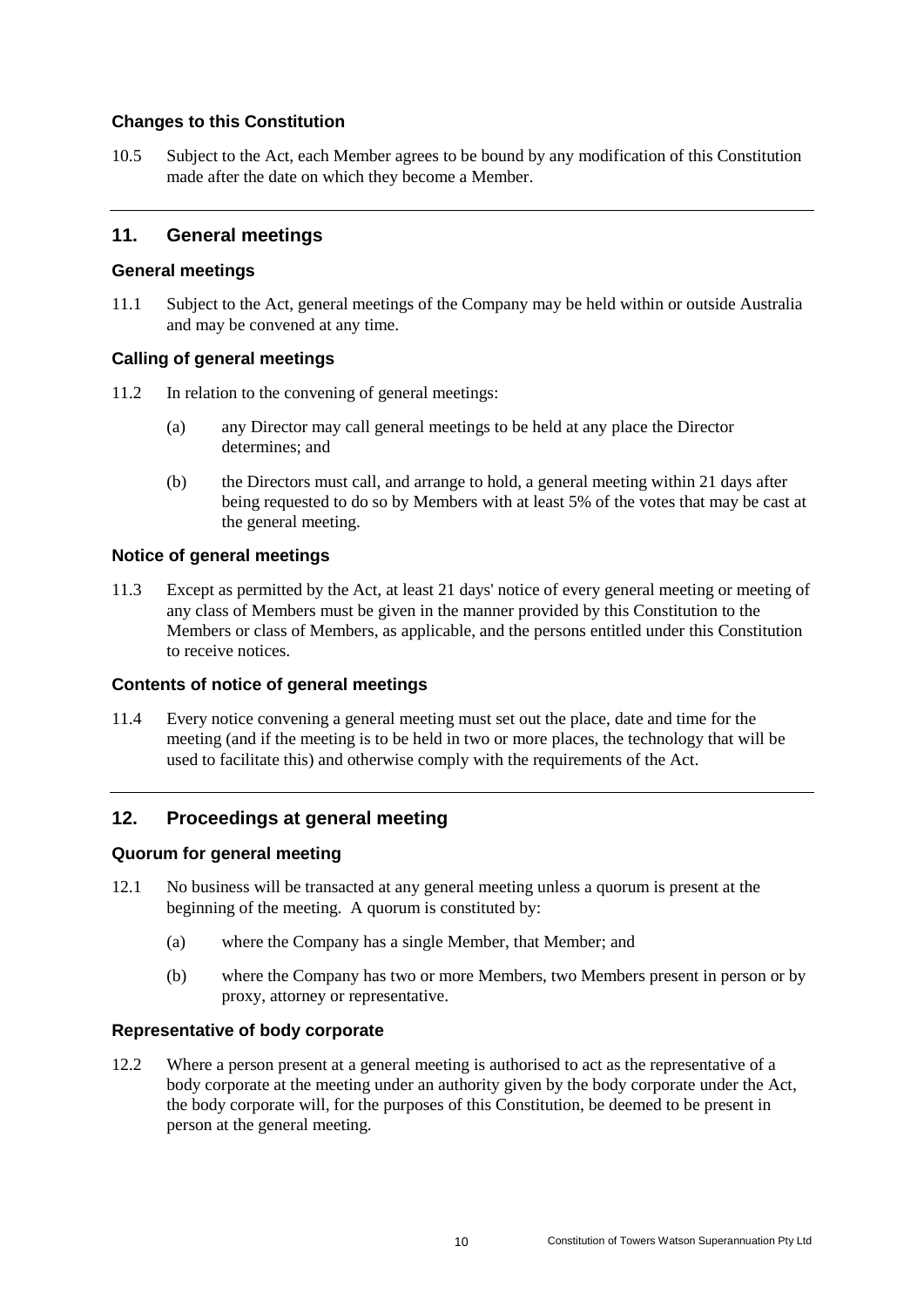## **No quorum**

12.3 If a quorum is not present within 20 minutes after the time appointed for the general meeting, any meeting convened on a requisition of Members will be dissolved but any other meeting will be adjourned to the same day in the next week at the same time and place or to such other day, time and place that the Directors may appoint by notice to the Members. If at the adjourned meeting a quorum is not present, the meeting will be dissolved.

## **Chair of general meeting**

12.4 The chair of the Board, or, in the chair's absence, the deputy chair of the Board (if any), is entitled to take the chair at every general meeting. If there is no chair or deputy chair of the Board or if at any general meeting the chair or deputy chair is not present within 15 minutes after the time appointed for holding the meeting or if the chair or deputy chair is unwilling to act, the Directors present may choose a chair. If the Directors do not choose a chair, the Members present must choose one of the Directors to be chair and if no Director is present or willing to take the chair, the Members present must choose a Member (or their proxy, attorney or representative) to be chair.

## **Powers of chair**

12.5 At any general meeting, a declaration by the chair of the meeting that a resolution has been carried or carried by a particular majority or not carried and a recording of that declaration in the minute book will be conclusive evidence of the fact without proof of the number or proportion of votes recorded in favour of or against that resolution.

#### **Adjournment of general meeting**

12.6 The chair of a general meeting may, with the consent of the meeting, adjourn the meeting from time to time and from place to place, but only business left unfinished at the original meeting may be transacted at the adjournment.

#### **Notice of adjourned meeting**

12.7 If any general meeting is adjourned for more than one month, a notice of the adjournment must be given to Members in the same manner as notice was or ought to have been given of the original meeting. In the case of all other adjournments, it is not necessary to give notice of the adjournment or of the business to be transacted at the adjourned meeting.

# <span id="page-13-0"></span>**13. Voting**

## **Resolution determined by majority**

- 13.1 At a general meeting:
	- (a) all proposed resolutions submitted to the meeting will be decided by a simple majority of votes except where a greater majority is required by this Constitution or the Act;
	- (b) if necessary the chair of the meeting will have a casting vote in addition to the votes to which the chair may be entitled as a Member; and
	- (c) in the first instance, voting will be on a show of hands. A poll may be demanded on any proposed resolution before the close of the meeting by the chair of the meeting or any Member (or their proxy, attorney or representative). The chair must decide in each case the manner in which a poll will be taken, but in all cases the chair must ascertain the number of votes attaching to Shares held or represented by persons voting in favour of a proposed resolution and the number of votes attaching to Shares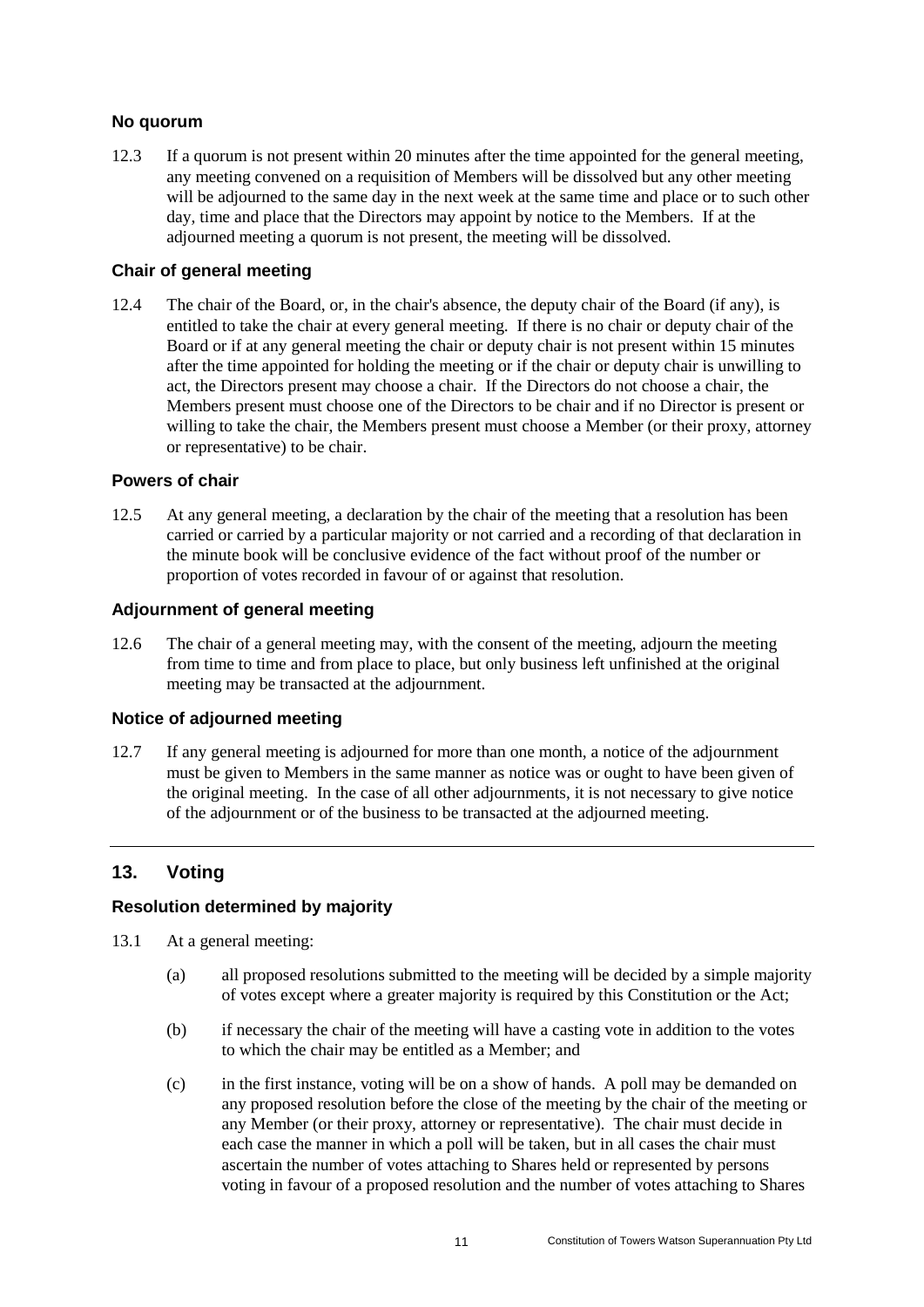held or represented by persons voting against the proposed resolution. Any dispute about the admission or rejection of a vote must be determined by the chair and the chair's determination made in good faith will be final and conclusive.

#### **Votes**

- 13.2 Subject to the rights attaching to any class of Shares, on a show of hands every Member present in person or by proxy, attorney or representative will have one vote and (subject to clause [13.4\)](#page-14-1) on a poll every Member present in person or by proxy, attorney or representative will have one vote for each Share held by that person.
- 13.3 A person entitled to cast more than one vote on a poll need not use all their votes or cast all the votes they use in the same way.
- <span id="page-14-1"></span>13.4 Subject to any restrictions affecting any class of Shares, a Member holding any Shares on which no moneys are due and payable to the Company is entitled to receive notices and to attend any general meeting and to vote and be counted in a quorum even if moneys are then due and payable to the Company by that Member for other Shares held by that Member. On a poll, a Member will only be entitled to vote for Shares held by the Member on which no moneys are due and payable to the Company at the time the poll is taken.

## **Voting by joint holders**

13.5 Where there are joint registered holders of any Share, any joint holder may vote at any meeting at which they are present in person or by proxy, attorney or representative for the Shares as if the Member were solely entitled to those Shares, but if more than one joint holder is present at any meeting (whether personally or by proxy, attorney or representative) and tenders a vote, only the vote of the joint holder whose name appears first in the register counts. Several legal personal representatives of a deceased Member will for the purpose of this clause be deemed to be joint holders of the Shares registered in the name of that Member.

#### **Attorney of Member**

13.6 Any Member may appoint an attorney to act on its behalf at any or all general meetings or all general meetings during a specified period. Before the first meeting at which the attorney acts on the Member's behalf, the relevant power of attorney must be deposited at the Office or at any place specified in the notice convening that meeting. At the first meeting and at any subsequent meeting to which the power of attorney may relate, the attorney must hand to the chair of the meeting a properly executed declaration of non-revocation of the power of attorney.

# <span id="page-14-0"></span>**14. Proxies**

#### **Instrument appointing proxy**

14.1 The instrument appointing a proxy must be in writing signed by the appointor or by the appointor's attorney properly authorised in writing, or, if the appointor is a body corporate, by its corporate representative or at least two of its officers.

## **Validity of appointment**

14.2 The instrument appointing a proxy and the original power of attorney (if any) under which it is signed or a certified copy of the power of attorney must be received by the Company at least 48 hours before the time for holding the meeting by delivery to the Company's registered office, by fax received at a fax number at the Company's registered office or otherwise by any other means permissible under the Act.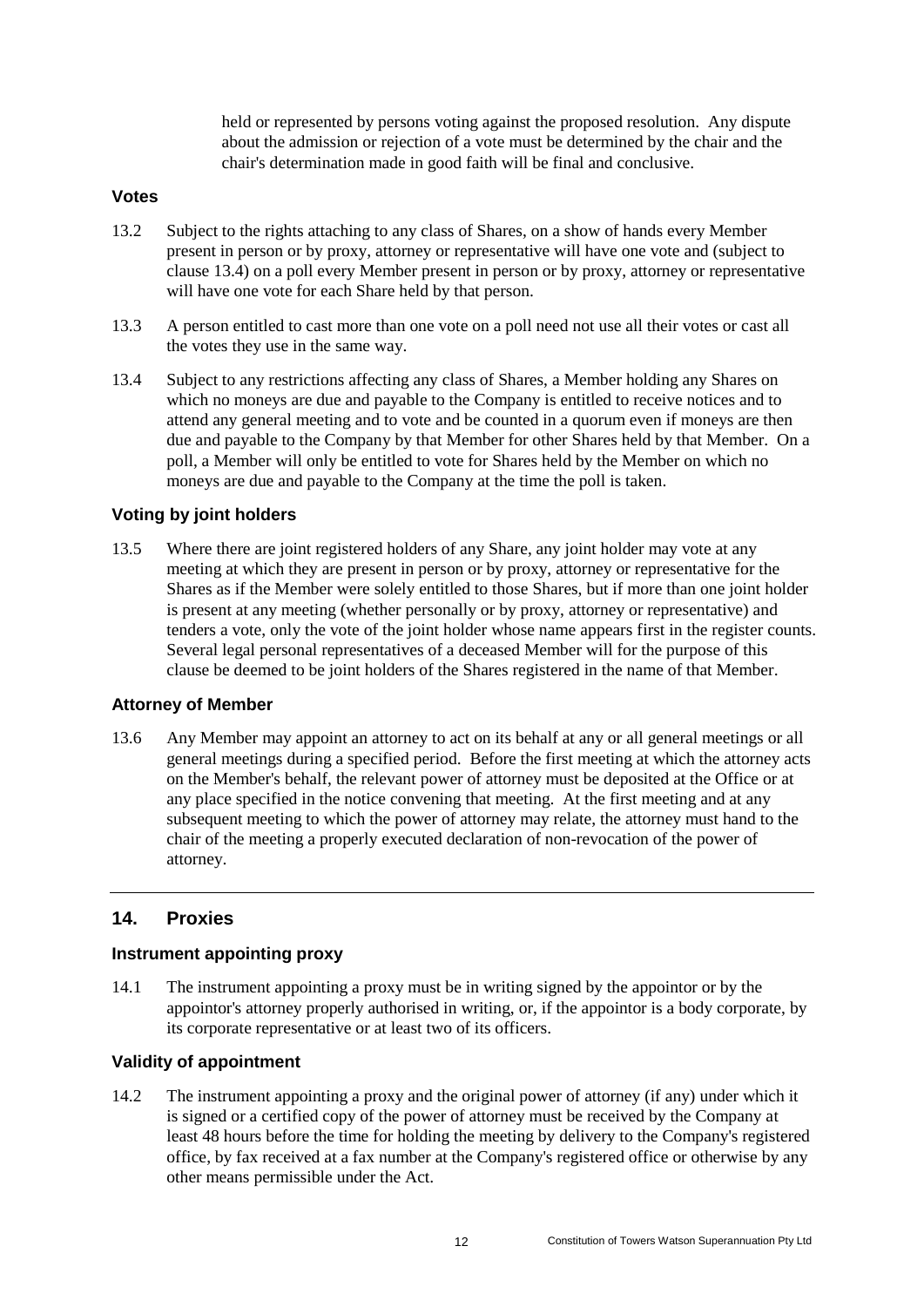14.3 An instrument appointing a proxy will only be valid for 12 months from the date of its execution unless it states that it is valid for all meetings until revoked, except that any instrument may be used at any adjournment of the meeting for which it was originally intended.

#### **Validity of vote given in accordance with proxy or power of attorney**

- 14.4 Unless the Company has received written notice of the matter before the start or resumption of the general meeting at which a proxy or an attorney votes, a vote cast by the proxy or attorney will be valid even if, before the proxy or attorney voted, the Member:
	- (a) dies;
	- (b) is mentally incapacitated;
	- (c) revokes the proxy's or attorney's appointment;
	- (d) revokes the authority under which the proxy or attorney was appointed by a third party; or
	- (e) transfers the Share for which the proxy or attorney was given.

#### **Form of proxy**

- 14.5 Every instrument of proxy must specify the Member's name and address, the Company's name, the proxy's name or the name of the office held by the proxy and the meetings at which the proxy may be used, and must otherwise comply with the provisions of section 250A of the Act.
- 14.6 The instrument of proxy may be worded so that a proxy is directed to vote either for or against each of the resolutions to be proposed. Any instrument of proxy deposited in accordance with this Constitution in which the name of the appointee is not filled will be deemed to be given in favour of the chair of the meeting to which it relates. The instrument of proxy may specify the proportion or number of votes that the proxy may exercise.

#### **Two proxies**

14.7 A Member entitled to cast two or more votes at a meeting may appoint two proxies. If the Member appoints two proxies and the appointment does not specify the proportion or number of the Member's votes each proxy may exercise half of the votes.

## <span id="page-15-0"></span>**15. Resolutions without meetings**

#### **Where only one Member**

15.1 Where the Company has only one Member, any resolution may be passed without a general meeting being held if that Member (or its duly authorised representative or attorney) records the resolution and signs the record.

#### **Where more than one Member**

15.2 Where the Company has more than one Member, any resolution, other than a resolution to remove an auditor under section 329 of the Act, may be passed without a general meeting being held if all the Members entitled to vote on the resolution (or their duly authorised representatives or attorneys) sign a statement that they are in favour of a resolution set out in the document. Identical copies of the document and accompanying information may be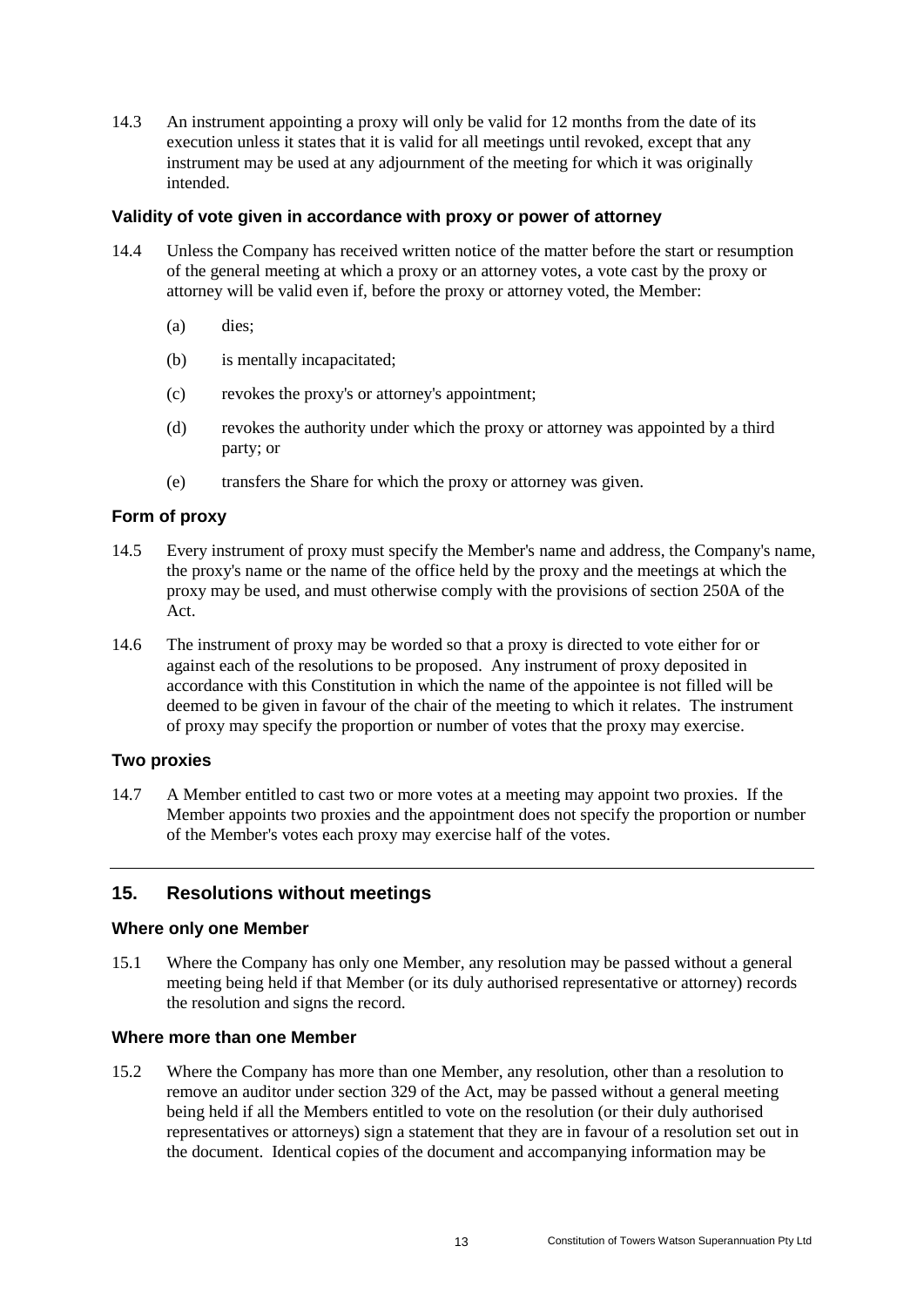distributed for signing by different Members. The resolution is passed when the last Member signs the document.

## <span id="page-16-0"></span>**16. Directors**

#### **Number of Directors**

16.1 The number of the Directors must not be less than one, nor, until otherwise determined by the Company in general meeting, more than 10. A body corporate cannot be appointed as a Director.

## **Residence of Directors**

16.2 At least one of the Directors must be a natural person who ordinarily resides in Australia.

#### **Consent and Share qualification**

16.3 Before being appointed as a Director a person must give the Company a signed consent to act as Director which must be retained by the Company. A Director does not need to hold any Shares in the Company.

#### **Appointment or removal of Directors**

<span id="page-16-2"></span>16.4 Directors may be appointed or removed either by ordinary resolution of Members or by notice in writing to the Company signed by or on behalf of Members holding a majority of the votes that may be cast at general meetings.

#### **Directors may fill casual vacancies or appoint additional Directors**

16.5 Notwithstanding clause [16.4,](#page-16-2) the Directors also have the power at any time to appoint any other person as a Director, either to fill a casual vacancy or as an addition to the Board, except that the total number of Directors must not at any time exceed the maximum number for the time being fixed by or under this Constitution.

#### **Auditor cannot be Director**

16.6 Subject to the Act, an auditor of the Company or partner or employee or employer of an auditor must not be appointed a Director or an Alternate Director.

# **Alternate Director**

- <span id="page-16-1"></span>16.7 Subject to the Act, each Director may by writing under hand or by fax appoint any person to act as an Alternate Director in the Director's place during any period the Director thinks fit. Any Alternate Director:
	- (a) may be removed or suspended from office by written notice to the Company from the Director who appointed the Alternate Director (*appointer*);
	- (b) is entitled to receive notice of Board meetings, to attend Board meetings (if the appointer is not present) and to be counted towards a quorum at Board meetings;
	- (c) is entitled to vote at Board meetings he attends on all resolutions on which the appointer could vote had he attended and, where the alternate is a Director in the alternate's own right, will have a separate vote on behalf of the appointer in addition to the alternate's own vote;
	- (d) need not be the holder of any Shares;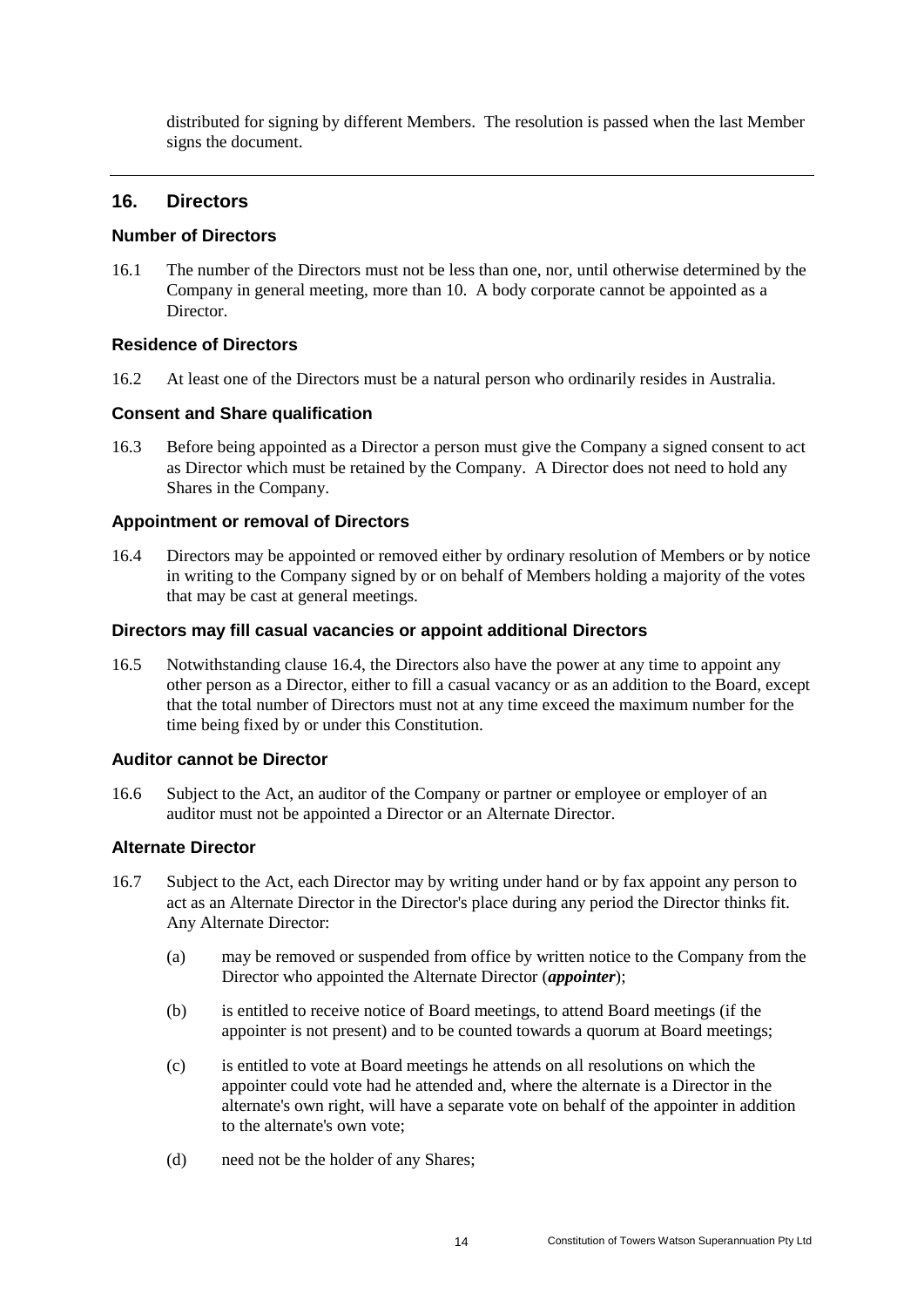- (e) subject to the terms of his appointment, may exercise any powers that the appointer may exercise in the alternate's own right where the appointer is unavailable for any reason except the power to appoint an Alternate Director. The action of an Alternate Director will be conclusive evidence as against third parties of the unavailability of the appointer;
- (f) will automatically vacate office if the appointer is removed or otherwise ceases to hold office for any reason;
- (g) while acting as a Director is responsible to the Company for the alternate's own acts and defaults and will not be deemed to be the agent of the appointer;
- (h) will not be entitled to receive any remuneration from the Company but will be entitled to reimbursement for reasonable travelling and other expenses incurred by the alternate in attending Board meetings or otherwise on the Company's business;
- (i) will not be taken into account in determining the number of Directors for the purposes of this Constitution; and
- (j) may act as an alternate for more than one Director.

## <span id="page-17-0"></span>**17. Directors' terms of tenure**

#### **Directors' tenure of office**

17.1 Subject to the Act, each Director will hold office until removed under this Constitution or until the Director's office is vacated under this Constitution.

#### **Retiring Director eligible for re-election**

17.2 A Director who retires or whose office is vacated under this Constitution is eligible for election or re-election to the Board except as expressly provided in this Constitution.

#### **Vacation of office**

- <span id="page-17-3"></span><span id="page-17-2"></span>17.3 The office of a Director will be automatically vacated if the Director:
	- (a) is declared bankrupt;
	- (b) becomes of unsound mind or a person whose person or estate is liable to be dealt with in any way under the laws relating to mental health;
	- (c) resigns office by notice in writing to the Company; or
	- (d) vacates office or is prohibited from being a Director under any of the provisions of the Act or any order made under the Act.
- <span id="page-17-4"></span>17.4 A Director whose office is vacated under clauses [17.3\(a\),](#page-17-2) [17.3\(b\)](#page-17-3) or [17.3\(d\)](#page-17-4) will not be eligible for re-election until the disabilities referred to are removed.

#### <span id="page-17-1"></span>**18. Proceedings of Directors**

#### **Board meetings and quorum for Board meetings**

18.1 Unless clause [18.2](#page-18-0) applies: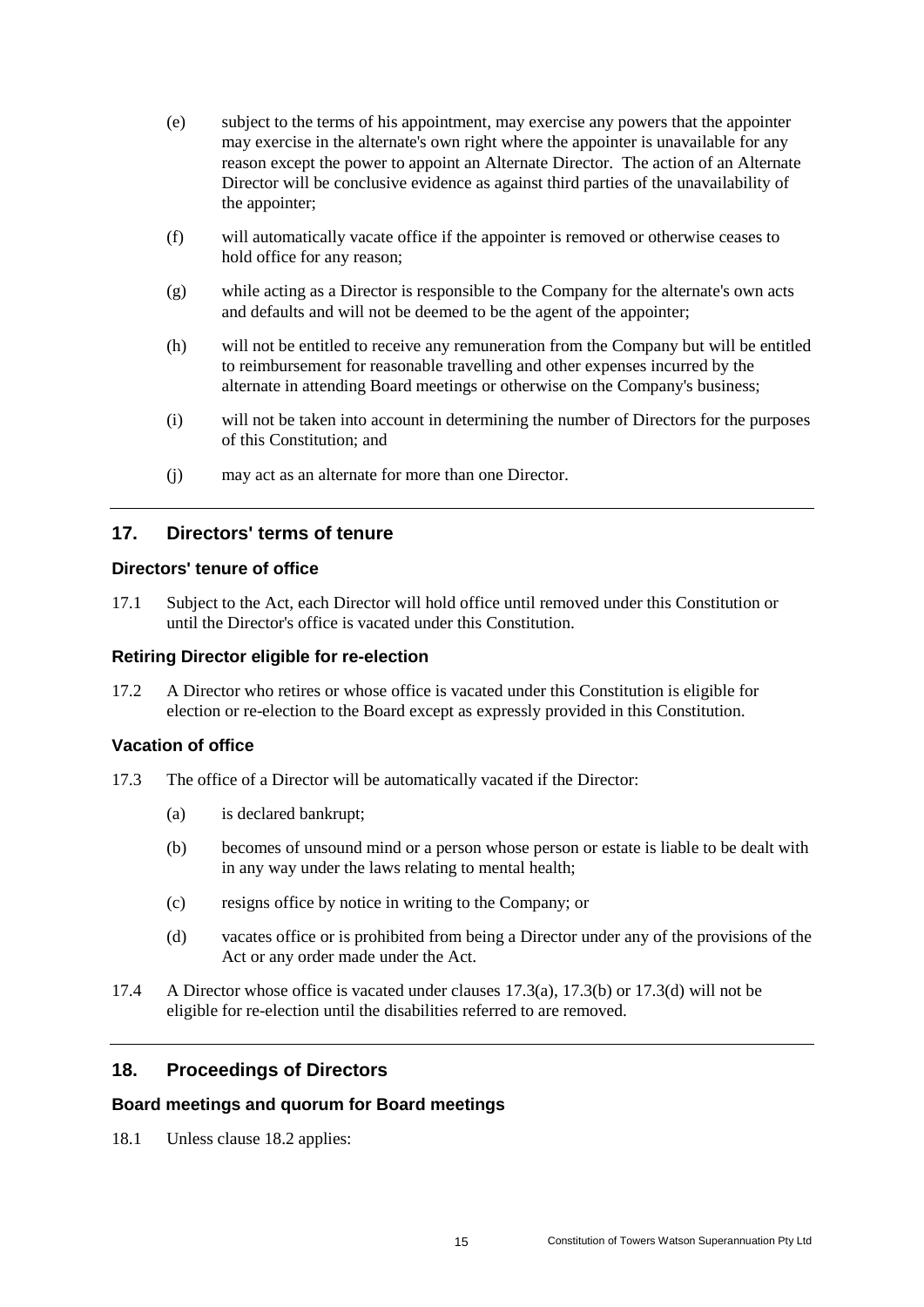- (a) the Directors may meet for the dispatch of business and adjourn and otherwise regulate their meetings as they determine;
- (b) the Directors may determine the quorum necessary for the transaction of business;
- (c) if there is only one Director, the quorum will be that director and if there is more than one director, the quorum will be two Directors; and
- (d) if a quorum is present at the beginning of the meeting, it is deemed to be present throughout the meeting even if a Director absents himself, or abstains from voting, for any reason.
- <span id="page-18-0"></span>18.2 If the Company has only one Director and the Director records in writing the Director's decision or declaration to a particular effect and signs the record, the recording of the decision or declaration and signing of the record counts as the passing of a resolution or the making of a declaration to that effect at a Board meeting. In either case, the record has effect as minutes that record the making of the decision or declaration.
- 18.3 In the event of a vacancy or vacancies in the office of a Director or offices of Directors, the remaining Directors may act but, if the number of remaining Directors is not sufficient to constitute a quorum at a meeting of Directors, they may only act for the purposes of increasing the number of Directors to a number sufficient to constitute a quorum or of convening a general meeting of the Company.

## **Use of technology**

18.4 A Board meeting may be called or held by telephone or by using any other technology consented to by all the Directors. The consent may be a standing one and may only be varied or withdrawn by a further ordinary resolution of Directors.

## **Calling of Board meeting and place of meeting**

18.5 A Director may at any time and the Secretary must, on the request of a Director, call a Board meeting. Board meetings may be held outside Australia.

## **Board meeting competent to exercise all powers**

18.6 A Board meeting at which a quorum is present may exercise all or any of the powers and discretions vested in or exercisable by the Directors generally.

## **Resolution passed deemed to be determination of Board**

18.7 Any resolution properly passed at a duly convened Board meeting at which a quorum is present will be deemed to be a determination by all the Directors for the purposes of this **Constitution** 

## **Chair of Board meetings**

18.8 The Directors may elect a chair and deputy chair of their meetings and determine the period they are to hold office. If no chair or deputy chair is elected, or if elected, both the chair and deputy chair decline to act or if at any meeting neither the chair nor the deputy chair is present at the time appointed for the meeting, the Directors present at the meeting must choose one of their number to be chair of the meeting.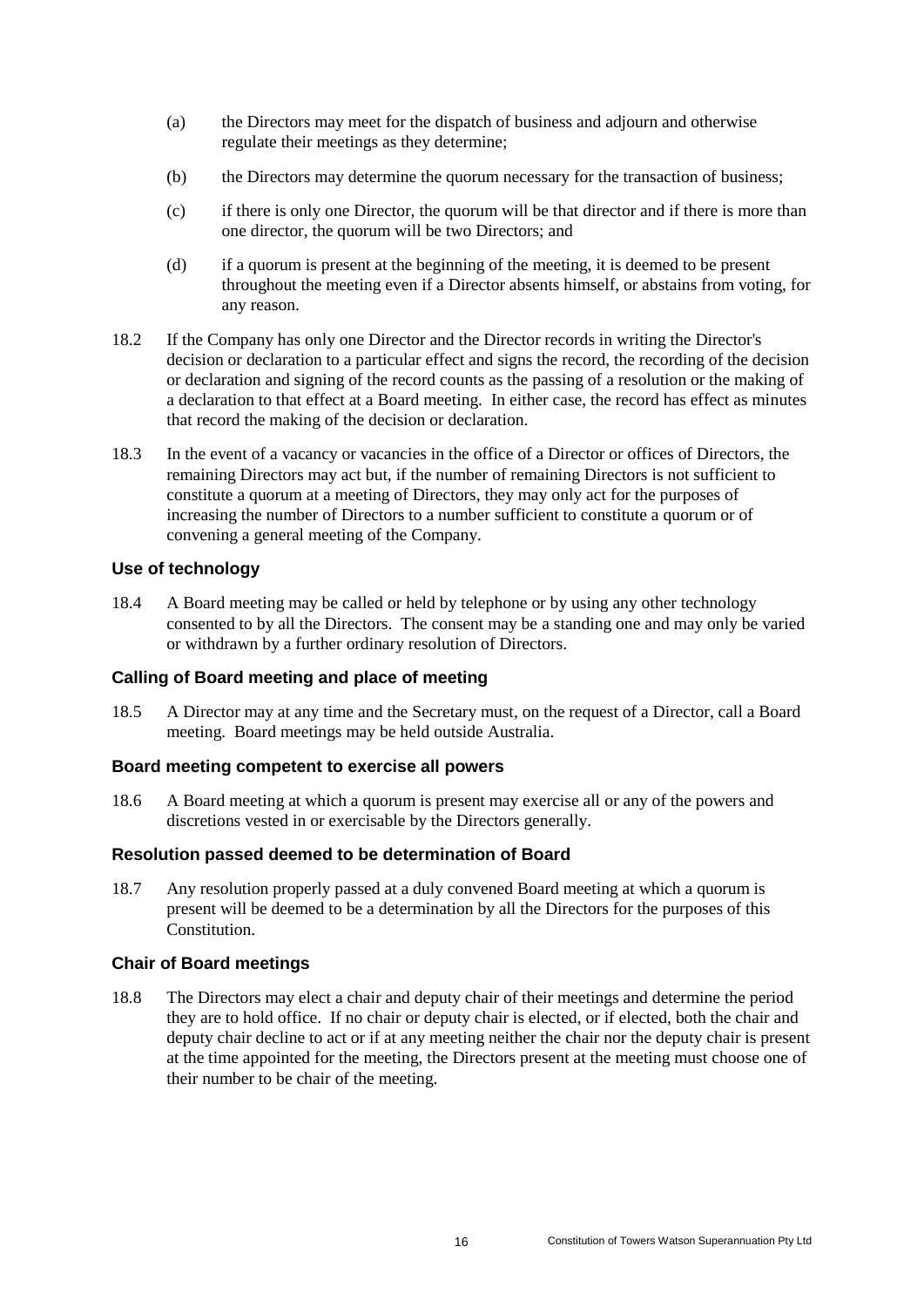#### **Questions to be decided by majority**

18.9 Questions arising at any Board meeting will be decided by a majority of votes of Directors present and entitled to vote on the resolution. The chair of the meeting will have a casting vote in addition to any vote he or she has as a Director.

#### **Resolutions without meetings**

- <span id="page-19-1"></span>18.10 If a majority of Directors entitled to attend a Board meeting and vote on a proposed resolution sign a document containing a statement that they are in favour of the resolution set out in the document, the resolution will be valid as if passed at a Board meeting duly convened and held. For the purposes of this clause [18.10:](#page-19-1)
	- (a) copies of the document may be distributed for signing by different Directors but each copy must have identical wording; and
	- (b) a Director may sign the document in writing or by electronic means using any technology or service, including EchoSign and DocuSign.

The resolution is passed when the last Director signs the document.

#### **Committee powers and meetings**

- 18.11 The Directors may delegate any of their powers to a committee of Directors or to a sole Director and may revoke any such delegation.
- 18.12 Any committee or sole Director must exercise the powers delegated to it in accordance with any directions of the Board.
- 18.13 The meetings and proceedings of any committee consisting of two or more Directors will be governed by the provisions of this Constitution regulating the meetings and proceedings of the Directors so far as they are applicable and are not superseded by any direction made by the Board under this clause.

#### **Validity of acts of Directors**

18.14 All acts done by any meeting of the Directors or by a committee of the Directors or by any person acting as a Director are valid even if it is discovered afterwards that there was some defect in the appointment or election of any Director or person acting as a Director or that any Director was disqualified or had vacated office or was otherwise not entitled to vote or act.

## **Directors of wholly-owned subsidiaries**

- 18.15 If the Company is a wholly-owned subsidiary each Director is authorised to act in the best interest of the holding company.
- 18.16 A Director is taken to act in good faith in the best interest of the Company if:
	- (a) that Director acts in good faith in the best interests of the holding company; and
	- (b) the Company is not insolvent at the time the Director acts and does not become insolvent because of the Director's act.

## <span id="page-19-0"></span>**19. Directors' contracts**

#### **Directors not disqualified from holding office or contracting with the Company**

19.1 No Director is disqualified because of his or her office from: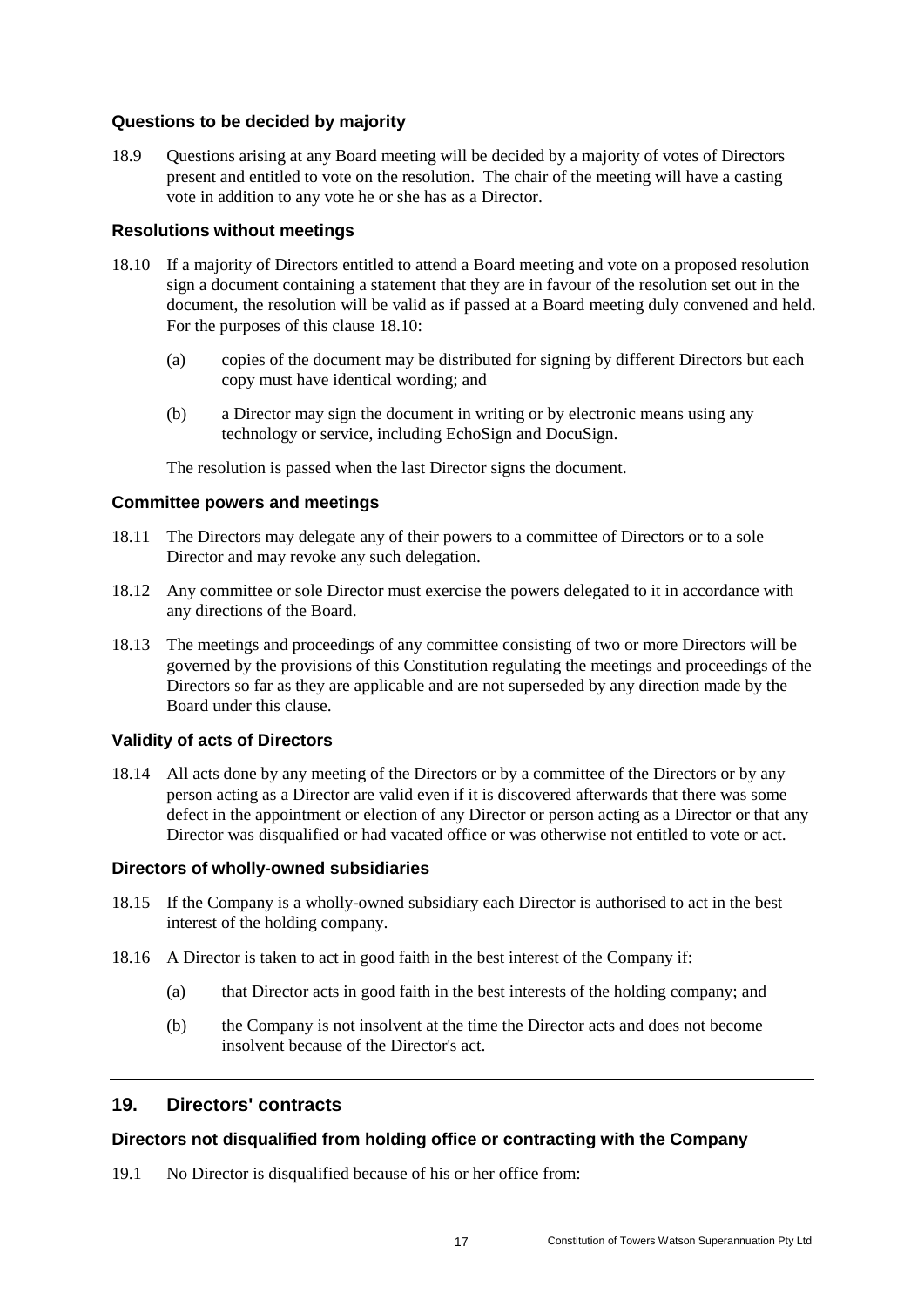- <span id="page-20-2"></span>(a) holding any other office or position of profit with the Company or with any company promoted by the Company or with any corporation in which the Company is a member or which is a Member or in which the Company is otherwise interested; or
- (b) contracting with the Company (whether as vendor, purchaser or otherwise).
- <span id="page-20-1"></span><span id="page-20-0"></span>19.2 No contract referred to in clause [19.1\(b\),](#page-20-0) nor any contract or arrangement entered into by or on behalf of the Company in which any Director is in any way interested will be avoided.
- 19.3 No Director will be liable to account to the Company for any profit arising from:
	- (a) any contract or arrangement referred to in clause [19.2,](#page-20-1) or
	- (b) any office referred to in clause [19.1\(a\)](#page-20-2) (or other position of profit) because that Director holds that office or because of the fiduciary relations established by it.

## **Director may hold office or act in professional capacity**

- 19.4 Subject to the Act, a Director:
	- (a) may hold any office in connection with the Company's business; and
	- (b) may act individually or through the Director's firm in a professional capacity for the Company and will be entitled to remuneration for professional services as though the Director were not a Director.

## **Director may vote on contract in which that Director is interested**

19.5 Subject to clauses [19.7,](#page-20-3) [19.8](#page-20-4) and [19.9,](#page-20-5) a Director may vote on any matter about any contract or arrangement in which the Director is interested (whether directly or indirectly) and may be counted in a quorum, may affix the Seal to, and may otherwise act on any matter about that contract or arrangement.

## **Director not deemed to be interested in certain contracts or arrangements**

19.6 A Director will not be deemed to be interested (whether directly or indirectly) or to have been at any time interested in any contract or arrangement or proposed contract or arrangement referred to in section 191(2) of the Act.

## **Directors to declare interest**

- <span id="page-20-3"></span>19.7 Any Director who has a material personal interest in a matter that relates to the affairs of the Company must give the other Directors notice of the interest, unless the interest is of a type referred to in section 191(2)(a) of the Act, or the conditions referred to in section 191(2)(b), (c) or (d) of the Act are satisfied.
- <span id="page-20-4"></span>19.8 The Director must declare the nature and extent of the Directors interest and the relation of the interest to the affairs of the Company at the meeting of the Directors as soon as possible after the Director becomes aware of their interest in the matter.
- <span id="page-20-5"></span>19.9 A Director who has an interest in a matter may give a standing notice to the other Director's of the nature and extent of that Director's interest in the matter in accordance with section 192 of the Act.

## **Directors to declare potential conflicts**

19.10 Any Director who holds any office or possesses any property which might (whether directly or indirectly) create duties or interests in conflict with that Director's duties or interests as a Director must declare the fact of the holding and the nature and extent of any conflict at the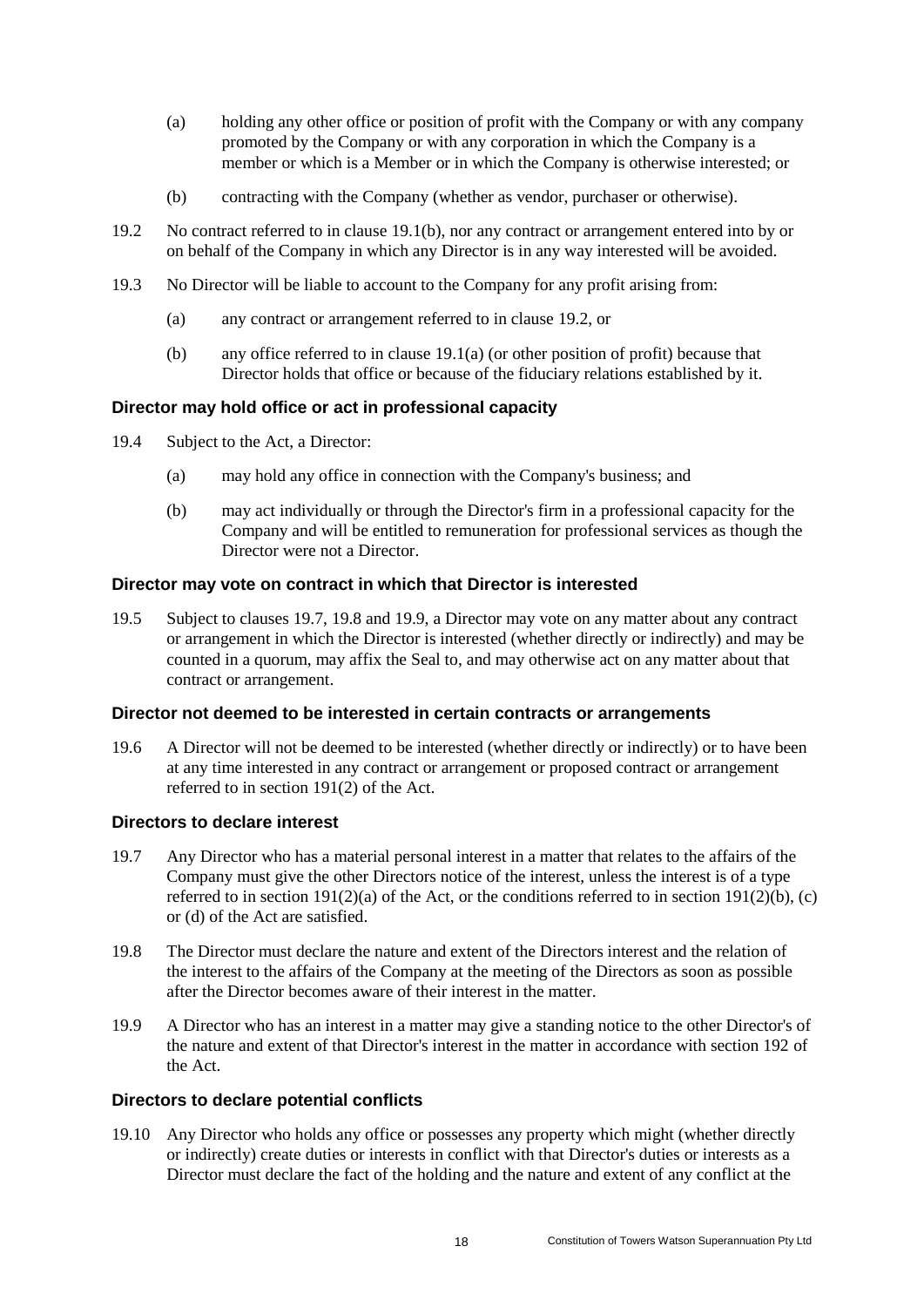first Board meeting held after the Director becomes a Director or (if already a Director) at the first Board meeting held after the relevant facts came to the Director's knowledge.

#### **Secretary to record declarations of Directors**

19.11 The Secretary must record any declarations made or notices given by a Director under this Constitution in the minutes of the meeting.

#### **Effect of failure to make or record disclosures**

19.12 Failure to make or to record any disclosures will not render voidable or void any contract, transaction or arrangement to which the disclosure relates.

#### <span id="page-21-0"></span>**20. Powers of Directors**

#### **Powers of Directors**

- <span id="page-21-2"></span>20.1 Subject to the Act and this Constitution, the business of the Company will be managed by the Directors, who may pay, and be reimbursed by the Company for, all expenses incurred in promoting and forming the Company and may exercise all of the powers of the Company that are not, by the Act or by this Constitution, required to be exercised by the Company in general meeting.
- 20.2 Without limiting the ways in which documents can be executed by the Company, a Director or Secretary may, when executing documents for and on behalf of the Company, sign documents for and on behalf of the Company in writing or by electronic means using any technology or service, including EchoSign and DocuSign.

#### **Powers to borrow or raise money**

20.3 Without limiting clause [20.1,](#page-21-2) the Directors may from time to time borrow or raise any sum of money or incur other financial obligations for the purposes of the Company and may give or take security over the repayment of that sum or the payment, performance or fulfilment of any debts, liabilities, contracts or obligations incurred or undertaken by the Company on terms and conditions as they determine and in particular by the issue or re-issue of bonds, perpetual or redeemable debentures or any mortgage, charge or other security on the undertaking or the whole or any part of the property, of the Company (both present and future) including its uncalled or unpaid capital.

## **Directors may vote Shares in other corporations**

20.4 Subject to the Act, the Directors may exercise the voting power conferred by the shares in any corporation held by the Company as they determine including in circumstances where a Director may be interested in the exercise, such as an exercise in favour of any resolution appointing a Director as an officer of a corporation or voting or providing for the payment of remuneration to officers of the other corporation.

## <span id="page-21-1"></span>**21. Executive Directors**

#### **Managing Director**

21.1 The Directors may at any time appoint one or more Directors to the office of Managing Director or to any other executive office for any period and on any terms they determine and, subject to the terms of any agreement entered into in any particular case, may revoke the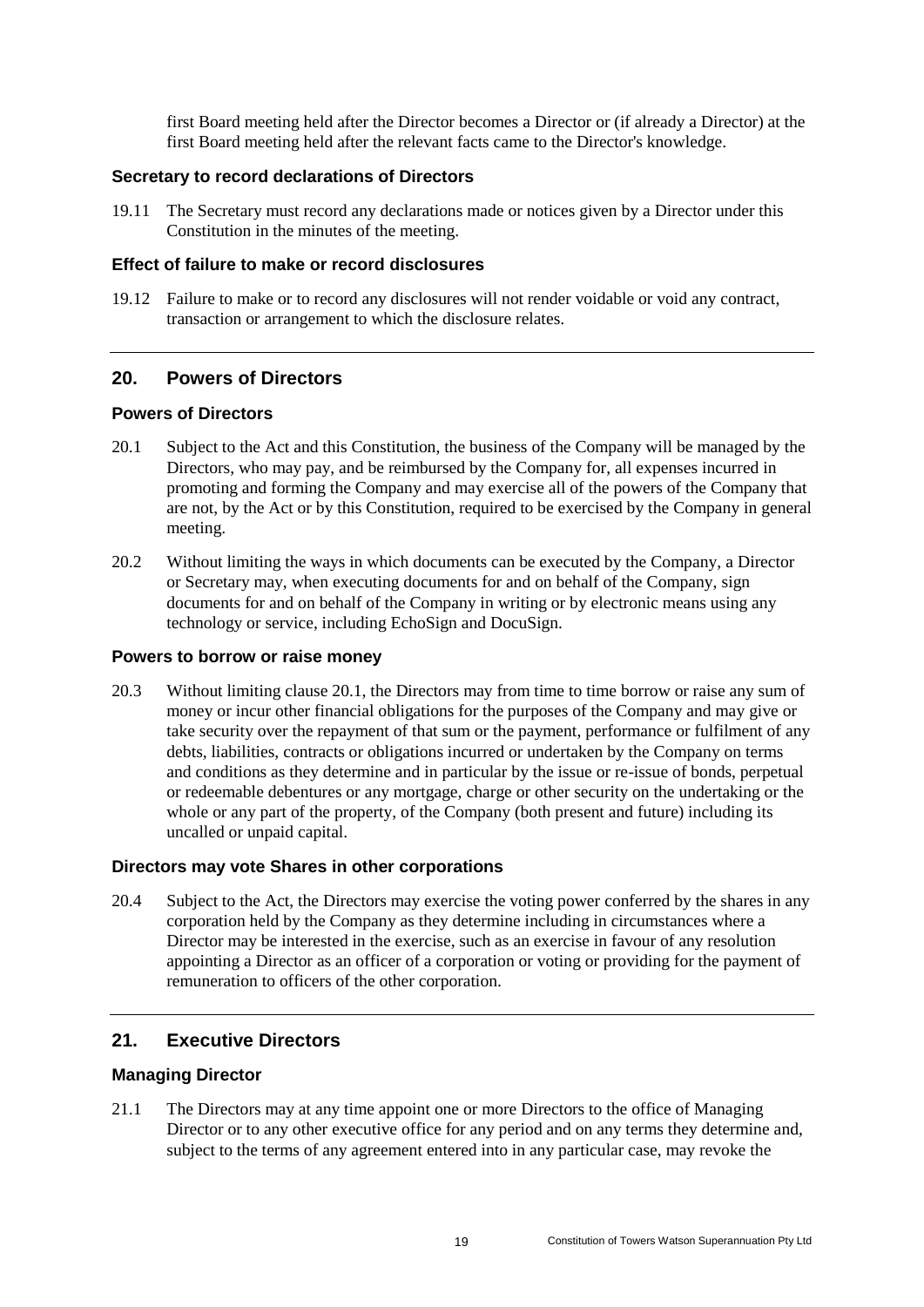appointment. That appointment will be automatically terminated if the person ceases to be a Director.

#### **Directors may confer powers on executive Directors**

21.2 The Directors may grant a Managing Director or other executive Director any of the powers exercisable by the Directors on terms and conditions and with any restrictions that they determine. Any powers which are conferred may be concurrent with or to the exclusion of their own powers. The Directors may at any time revoke, withdraw, alter or vary all or any of those powers.

#### **Remuneration of Directors**

21.3 A Director will, subject to the terms of any particular agreement entered into, receive that remuneration (whether by way of salary, commission or participation in profits, or partly in one way and partly in another) determined by the Directors.

#### **Additional remuneration for extra services**

21.4 If any Director performs extra services or makes any special exertions, whether in going or residing abroad or otherwise for any of the purposes of the Company, the Company may pay that Director a fixed sum to be determined by the Directors. This payment may be either in addition to or instead of any remuneration determined under the preceding clause.

## **Expenses of Directors**

21.5 In addition to any remuneration, the Directors may also be paid all travelling and other expenses incurred by them in attending and returning from meetings of the Directors, any committee of the Directors or any general meetings of the Company or otherwise in connection with the business of the Company.

# <span id="page-22-0"></span>**22. Attorneys**

## **Appointment of attorney**

- <span id="page-22-1"></span>22.1 The Directors may at any time by power of attorney appoint any person to be an attorney of the Company for those purposes and with those powers, authorities and discretions (not exceeding those vested in or exercisable by the Directors under this Constitution) and for that period and subject to those terms and conditions that the Directors determine.
- 22.2 Without limiting clause [22.1,](#page-22-1) any appointment may be made in favour of any company, firm or Member, or any director, nominee or manager of any company, firm or Member, or in favour of any fluctuating body of persons (whether nominated by the Directors or otherwise).
- 22.3 Any power of attorney given on behalf of the Company may contain provisions for the indemnification, protection or convenience of the attorney and of persons dealing with the attorney.

## **Sub-delegation of powers**

22.4 Any delegate, manager, agent or attorney appointed by the Directors may be authorised by the Directors to sub-delegate all or any of the powers, authorities and discretions given to them.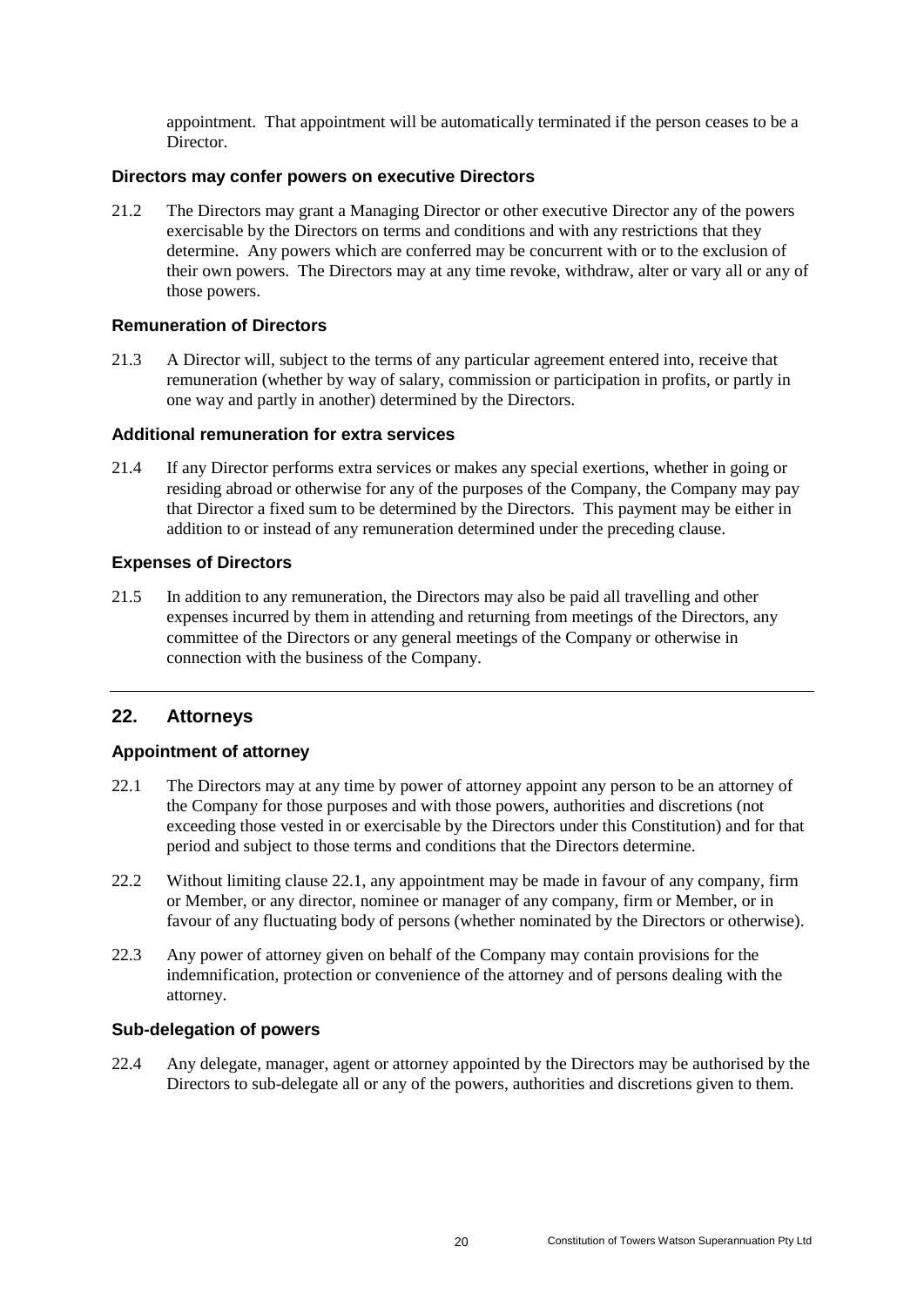# <span id="page-23-0"></span>**23. Minutes and registers to be kept**

## **Minutes**

- 23.1 The Directors must ensure that minute books are kept in which are recorded within one Month of the relevant meeting, if applicable, the following:
	- (a) the names of the Directors present at each meeting of the Directors and of any committee of Directors;
	- (b) all declarations made or notices given by any Director (either generally or specially) of his or her interest in any contract or proposed contract or of his or her holding of any office or property by which any conflict of duty or interest may arise;
	- (c) all resolutions and proceedings of general meetings of the Company, meetings of the Directors and meetings of any committee of the Directors; and
	- (d) resolutions passed by members or Directors without a meeting.
- 23.2 Any minutes of any general meetings of the Company, meetings of the Directors or meetings of any committee of the Directors must be signed within a reasonable time after the meeting by the chair of the meeting or by the chair of the next succeeding meeting and once signed will be evidence of the matters stated in the minutes.

#### **Registers**

- 23.3 The Directors must set up and maintain in accordance with the Act:
	- (a) a Members' Register;
	- (b) if the Company grants options to subscribe for Shares, a register of option holders and copies of option documents;
	- (c) if the Company issues debentures, a register of debenture holders; and
	- (d) any other registers required to be kept under the Act.
- 23.4 The registers may be kept either in a bound or loose leaf book or on computer. If a register is kept on computer, its contents must be capable of being printed out in hard copy.

#### **Branch registers**

23.5 Subject to the Act, the Company may keep a branch register of Members at a place outside or inside Australia.

#### <span id="page-23-1"></span>**24. The Secretary**

24.1 The Directors may appoint one or more secretaries of the Company by complying with the Act. The Directors may also appoint acting and assistant secretaries. At least one Secretary must be ordinarily resident in Australia. Any appointment may be on the terms and conditions as determined by the Directors. Any person so appointed may be removed by the Directors.

## <span id="page-23-2"></span>**25. The Seal**

25.1 If the Company has a Seal: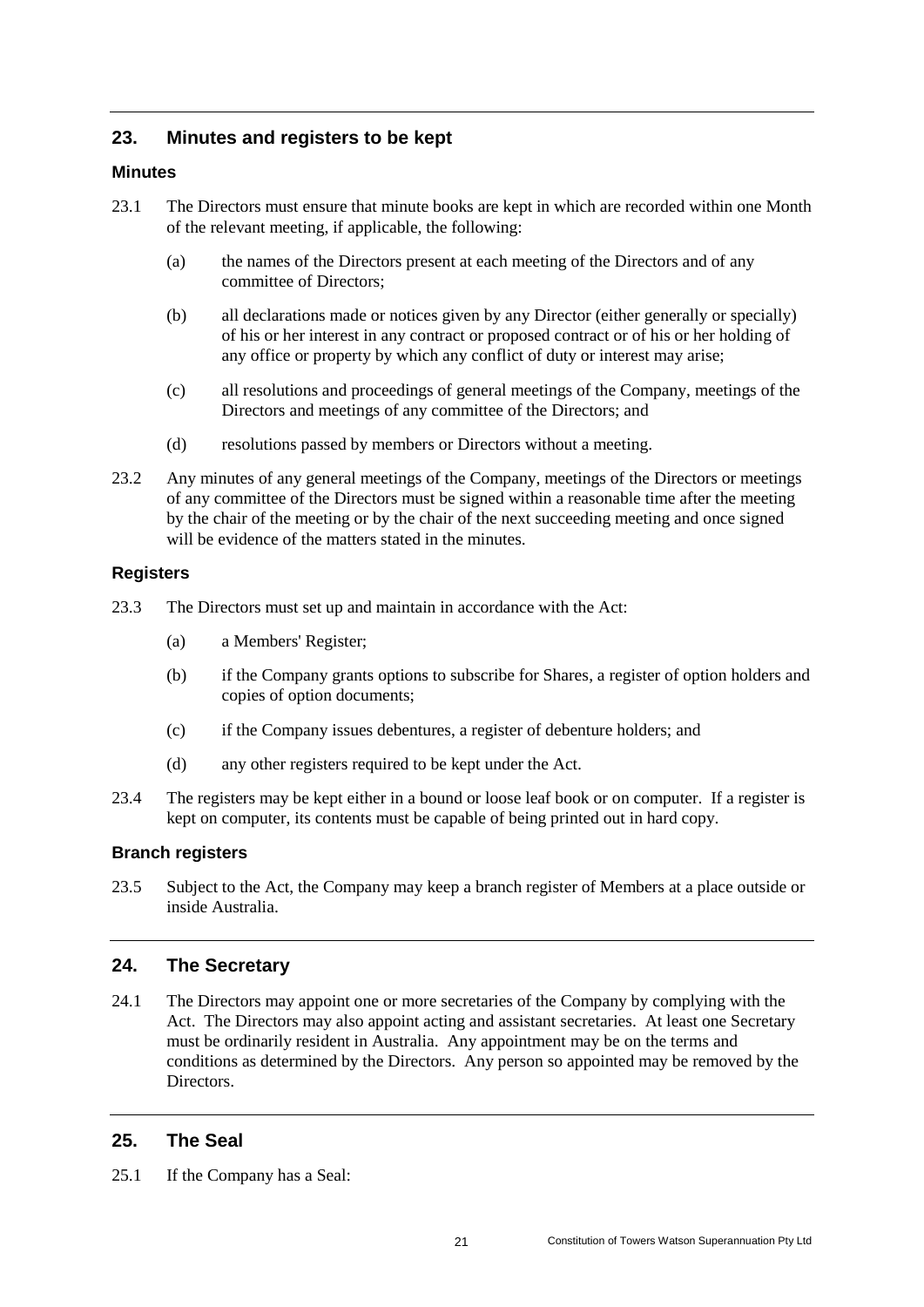- (a) the Directors must provide for the safe custody of the Seal;
- (b) the Seal must be used only by the authority of the Board or a committee of the Directors with authority from the Board to authorise the use of the Seal; and
- (c) every document to which the Seal is affixed must be signed by:
	- (i) two Directors or a Director and Secretary;
	- (ii) if the Company has only one Director who is also the only Secretary, by that Director provided the Director states next to his signature that he is affixing the Seal in the capacity of sole Director and sole Secretary; or
	- (iii) where the Company has only one Director and no Secretary, that Director.

#### <span id="page-24-0"></span>**26. Negotiable instruments**

26.1 All cheques, bills of exchange, promissory notes and other negotiable instruments must be signed, drawn, accepted, made or endorsed (as the case may be) for and on behalf of the Company by those persons and in that manner determined by the Directors.

## <span id="page-24-1"></span>**27. Reserves fund**

#### **Reserves**

27.1 Before declaring or determining any dividends, the Directors may set aside out of the profits of the Company any sums they think proper as reserves to be applied to meet contingencies, to equalise dividends, to pay special dividends, to repair, improve or maintain any property of the Company or for any other purpose the Directors in their absolute discretion consider to be in the interests of the Company. Pending that application, the reserves may, at the discretion of the Directors, be used in the business of the Company or be invested in any investments the Directors determine (including the purchase of Shares). The Directors may deal with and vary these investments and dispose of all or any part for the benefit of the Company and may divide the reserves into special reserves as they determine.

#### **Carry forward of profits**

27.2 The Directors may carry forward any profits they consider ought not to be distributed as dividends without transferring those profits to a reserve.

#### **Revaluation of assets**

27.3 Subject to the Act, the Directors may revalue any assets of the Company.

# <span id="page-24-2"></span>**28. Dividends**

#### **Power to declare or determine dividends vested in Directors**

28.1 The Directors have power to declare or determine dividends (including interim dividends). The Directors may fix the amount, method of payment and timing of any dividend in accordance with this Constitution.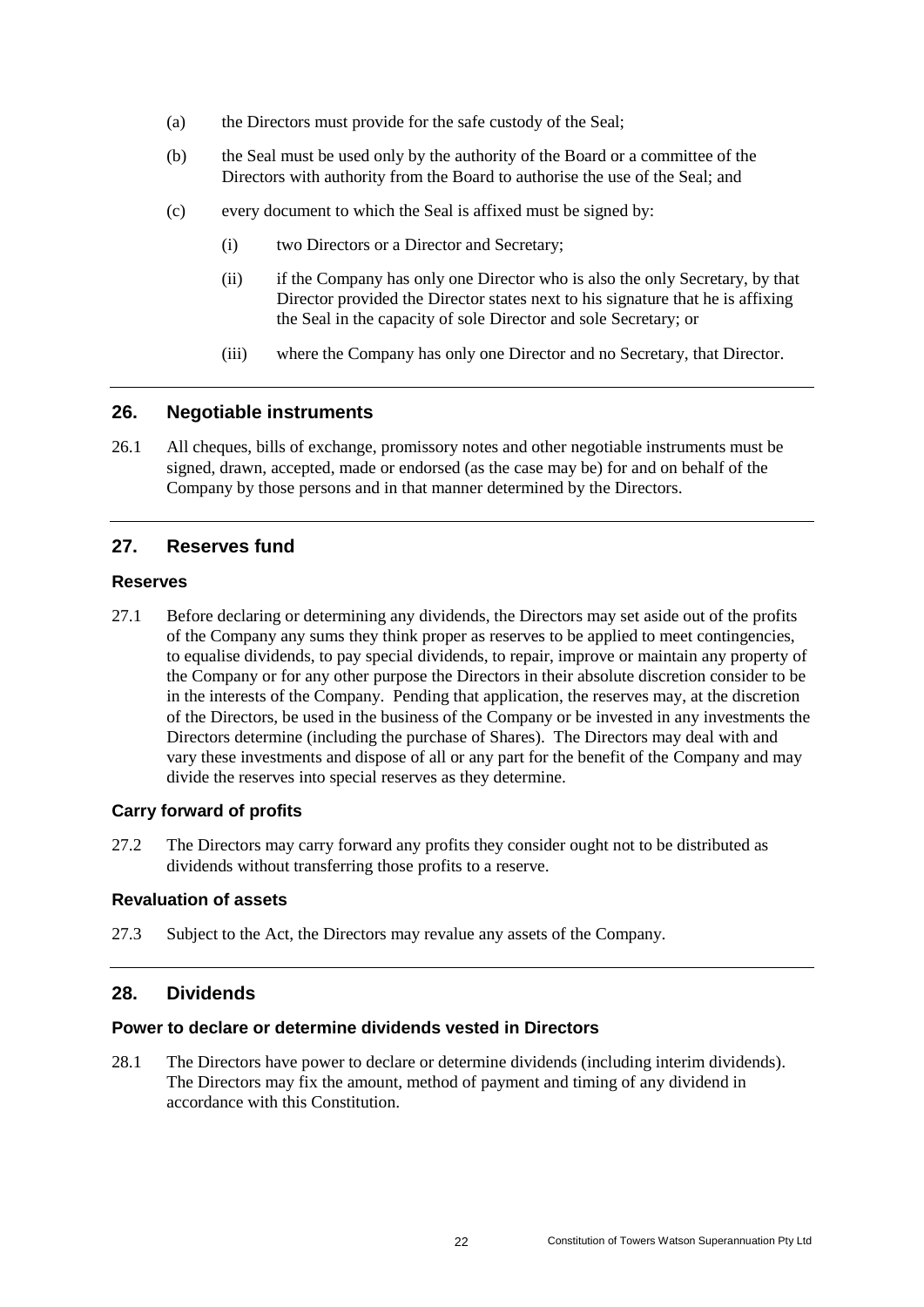## **Apportionment of dividends**

- 28.2 Subject to any preferential, special or qualified rights as to dividends attaching to any Shares, dividends on a class of Shares are divisible among the Shares in proportion to the amounts paid up on each Share. For the purposes of this clause:
	- (a) any amount paid on a Share during the period for which a dividend is declared or determined will only entitle the holder of that Share to a proportionate amount of that dividend from the date of payment;
	- (b) an amount paid on a Share in advance of a call will not be taken to be paid; and
	- (c) if any Share is issued on terms that it will rank for dividends as though fully or partially paid up as from a particular date, that Share will rank for dividends accordingly.

# **Selective dividends**

28.3 The Directors may declare or determine one dividend on all Shares or may declare two or more dividends at a meeting of Directors with each dividend declared or determined on any Shares to the exclusion of any other Shares but so that the amount payable (out of the total of the amount of all dividends declared or determined at that meeting) on all Shares is in the proportions specified in this Constitution.

# **Dividends may be payable in foreign currency**

28.4 Dividends will be declared or determined in Australian currency, but the Directors may determine that any dividend payable to some or all the Members will be paid in a currency or currencies other than Australian currency. For that purpose the Directors may at the time of declaration or determination of the dividend stipulate how the dividend will be converted into the other currency or currencies. Payment in another currency or currencies of the amount of any dividend converted under this clause will be deemed as between the Company and all Members to be an adequate and proper payment of the amount of the dividend.

## **No interest payable on dividends**

28.5 Interest is not payable by the Company on any dividend.

## **Directors may retain certain dividends**

28.6 Where a person is entitled to become a registered holder of Shares because of death, bankruptcy or otherwise by operation of law, the Directors may retain the dividends payable on those Shares fixed until that person or a nominated transferee becomes a holder of the Shares.

## **Payment of dividends**

- 28.7 Any dividend, interest or other moneys payable for any Shares may be paid by cheque sent through the post to:
	- (a) the registered address of the Member or person entitled to the moneys or, in the case of joint holders, to the registered address of that holder whose name appears first on the register in respect of the joint holding; or
	- (b) the address directed by the Member, person or joint holders, as applicable, in writing.
- 28.8 Every cheque so sent may be made payable to the order of the person to whom it is sent and will be at the person's risk.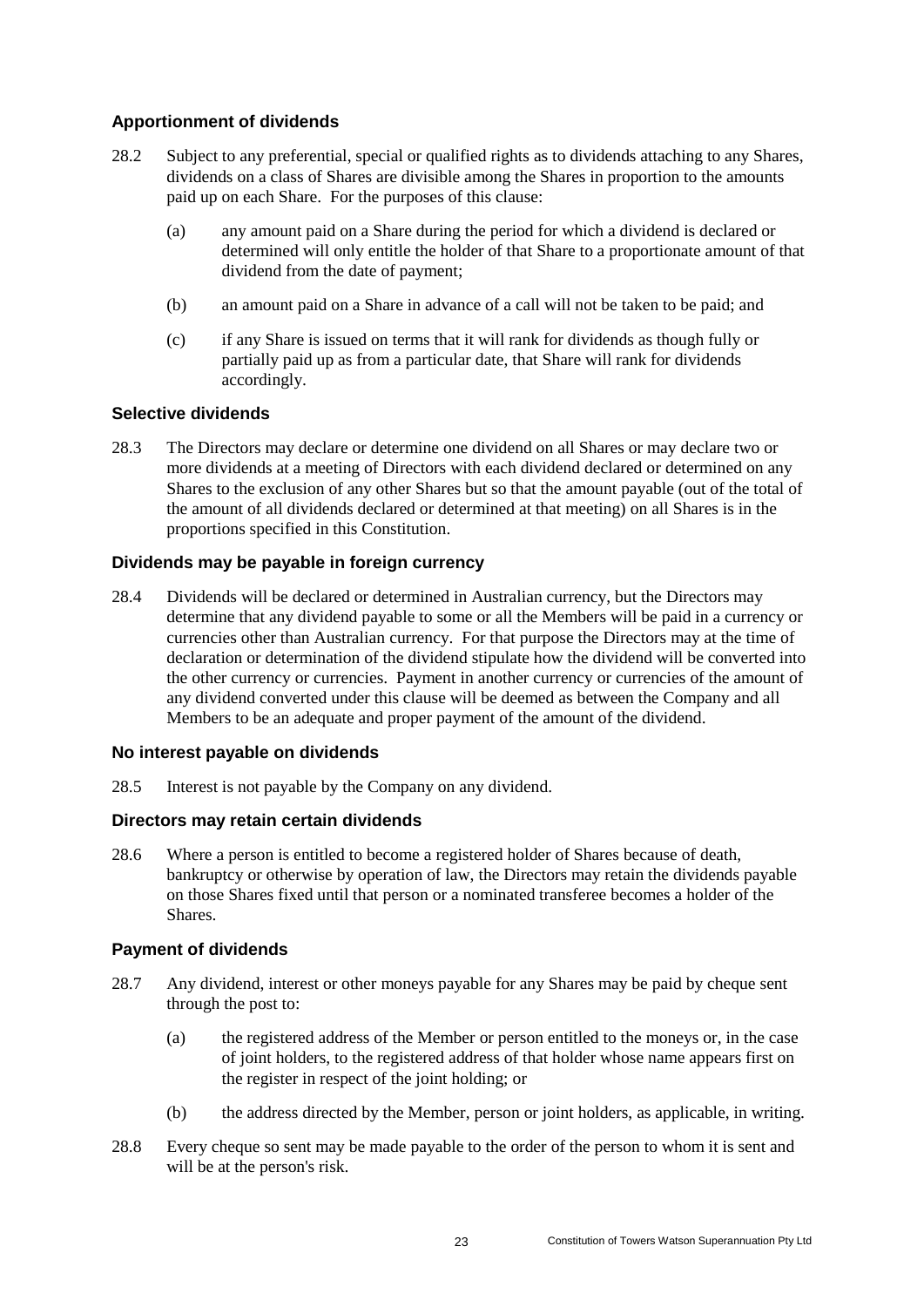28.9 This clause does not limit the ways in which a dividend or other payment may be made to a Member.

#### **Dividend payable by distribution of assets**

- 28.10 The Directors may, when declaring or determining a dividend:
	- (a) resolve that the dividend be paid wholly or partly by the distribution of specific assets including paid up Shares or debentures of the Company or any other corporation, and the Members agree to become members of any such corporation; and
	- (b) to the extent permitted by law, direct that the dividend be payable to particular Members wholly or partly out of any particular fund or reserve or out of profits derived from any particular source and to the remaining Members wholly or partly out of any other particular fund or reserve or out of profits derived from any other particular source and may make the direction despite the different tax consequences that the direction will have for Members.
- 28.11 All matters concerning dividends including valuation of assets will be determined by the Directors.

# <span id="page-26-0"></span>**29. Capitalisation of profits**

#### **Capitalisation of profits**

- <span id="page-26-3"></span><span id="page-26-1"></span>29.1 The Directors may resolve to capitalise any sum for the time being standing to the credit of any of the Company's reserve or profit accounts arising from a revaluation or sale of assets or otherwise available for distribution to Members. The sum capitalised will be applied for the benefit of Members in the proportions to which those Members would have been entitled in a distribution of that sum by way of dividend as follows:
	- (a) in or towards paying up any amounts for the time being unpaid on any Shares held by Members;
	- (b) in paying up in full or in part (as decided by the Directors) any Shares or debentures of the Company to be issued credited as fully paid to Members; or
	- (c) partly as permitted by clause [29.1\(a\)](#page-26-1) and partly as permitted by clause [29.1\(b\).](#page-26-2)

#### <span id="page-26-2"></span>**Directors' powers in relation to capitalisation of profits**

- 29.2 Where a resolution is passed under clause [29.1,](#page-26-3) the Directors may:
	- (a) appoint any person to make an agreement on behalf of the Members entitled to benefit from the resolution where that agreement is required under the Act or is otherwise considered by the Directors to be desirable;
	- (b) issue fractional certificates or make cash payments where Shares or debentures become issuable in fractions; and
	- (c) otherwise make provisions for adjusting differences and settling any difficulty arising under the resolution including a determination that fractions will be disregarded or that a fractional entitlement be increased to the next whole number.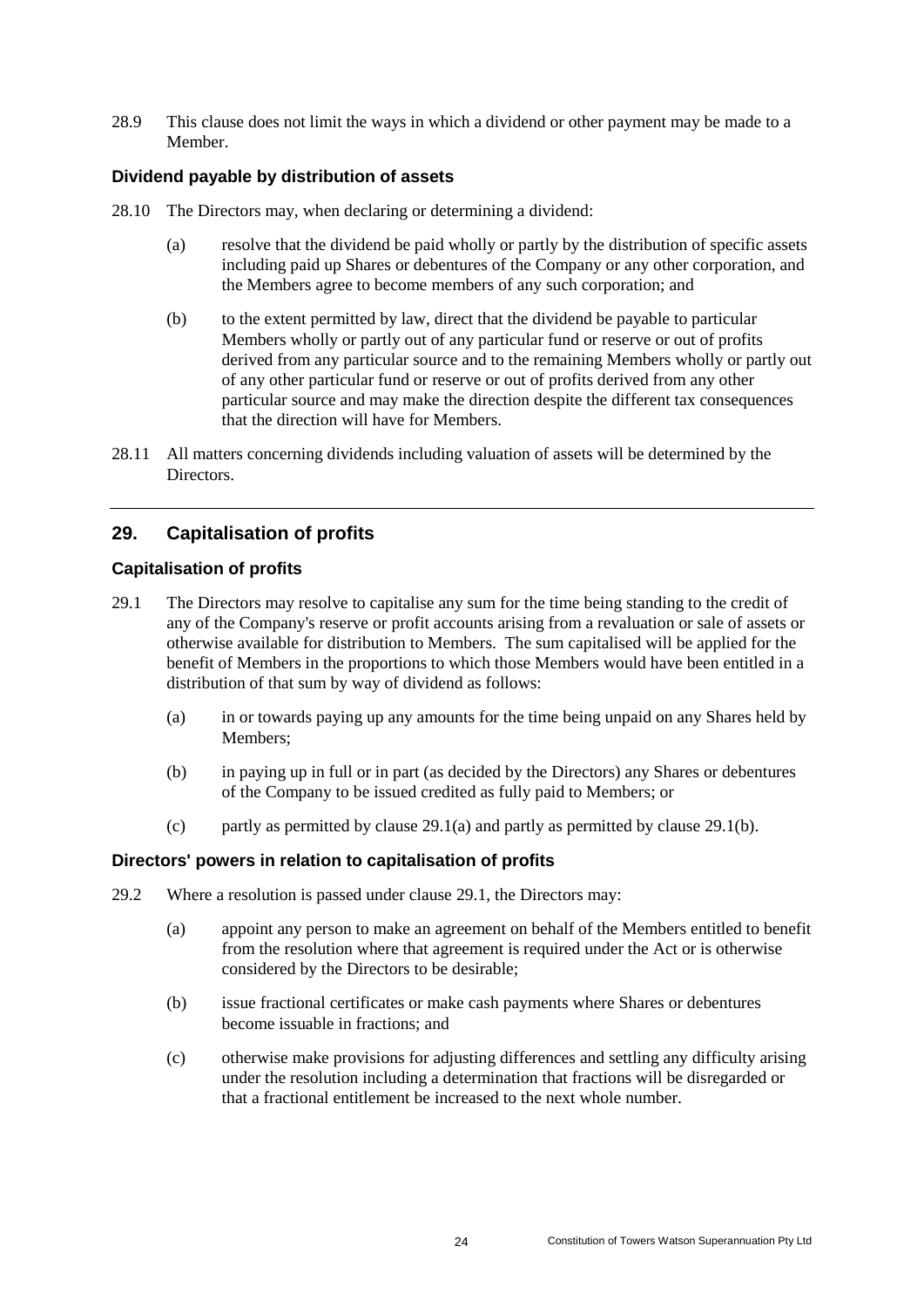# <span id="page-27-0"></span>**30. Financial statements**

#### **Financial records**

- 30.1 The Directors must cause financial and other records to be kept to record correctly and explain the transactions and financial position of the Company, to enable true and fair financial statements to be prepared and to permit preparation of any other documents required by the Act or this Constitution. The records must be kept:
	- (a) in a manner which will enable them to be conveniently and properly audited;
	- (b) for at least seven years after the completion of the transactions or operations to which they relate; and
	- (c) at the Office or at any other place the Directors determine and at all times be open to inspection by the Directors.

#### **Financial statements and reports**

- 30.2 If required by the Act or if the Directors so determine, the Company must prepare:
	- (a) a statement of financial performance and a statement of cash flows for the last Financial Year of the Company;
	- (b) a statement of financial position as at the end of that Financial Year; and
	- (c) a report by the Directors for the last Financial Year of the Company about the state of the Company's affairs and a Directors' declaration about the financial statements for that Financial Year in accordance with the Act.
- 30.3 The financial statements and reports must comply with all applicable provisions of the Act.

## <span id="page-27-1"></span>**31. Audit**

- 31.1 If the Company is required to appoint auditors for a particular Financial Year or the Directors resolve to appoint auditors:
	- (a) the appointment, removal, remuneration, rights and duties of those auditors will be regulated under the provisions of the Act; and
	- (b) if required, the financial statements of the Company for that Financial Year must be audited.

## <span id="page-27-2"></span>**32. Inspection of records**

- 32.1 Subject to the Act, the Directors will determine whether, to what extent, at what times and places and under what terms and conditions the financial and other records of the Company or any of them will be open to the inspection of the Members.
- 32.2 A Member who is not a Director will not have any right to inspect any records, book or document of the Company or receive any information concerning the business, trading or customers of the Company except as provided by the Act or as authorised by the Directors or a resolution of the Company in general meeting.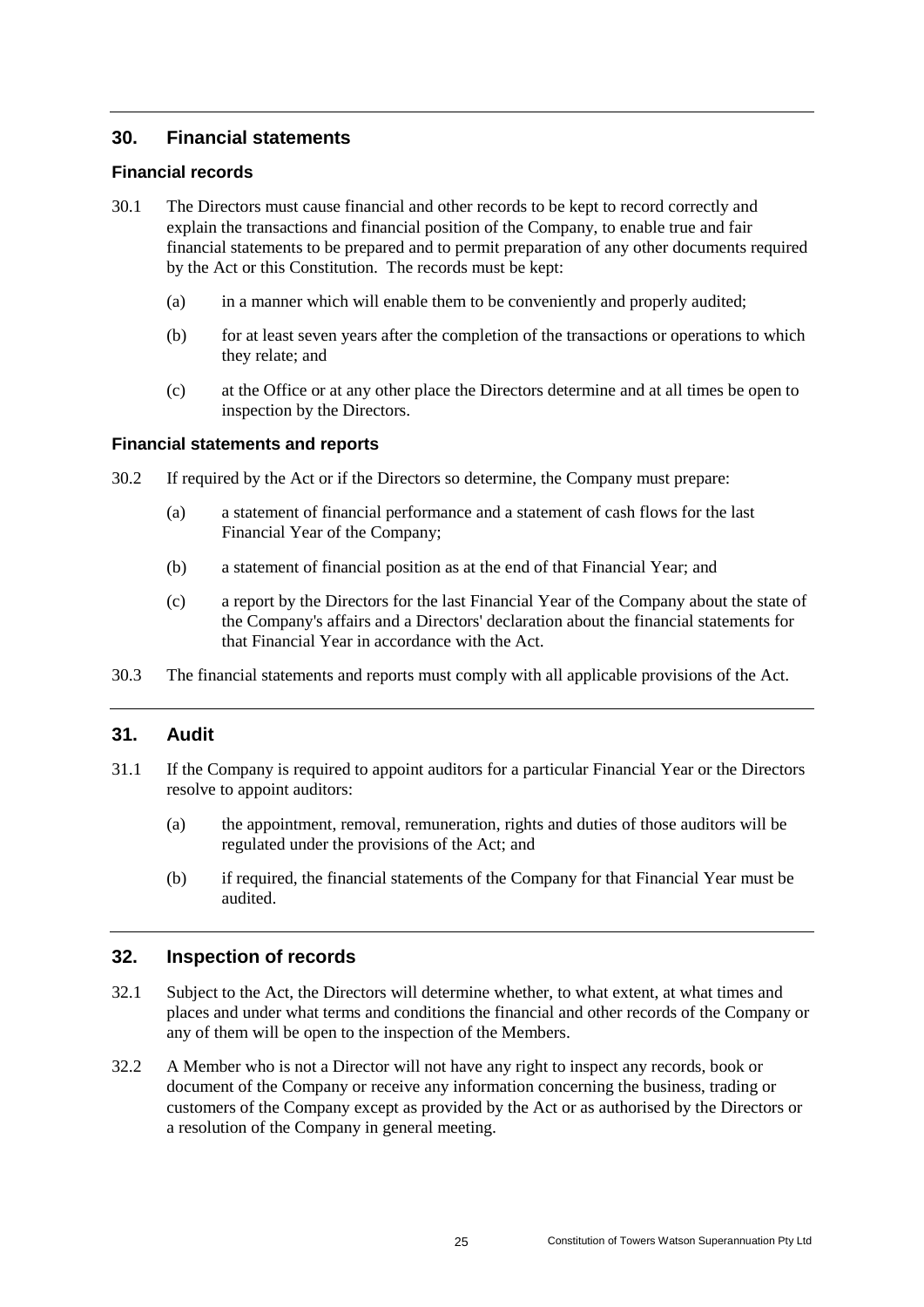# <span id="page-28-0"></span>**33. Notices**

#### **Service of notices by the Company**

- 33.1 A notice may be given by the Company to any Member:
	- (a) personally, by post, by fax or electronically to the relevant address, fax number or electronic address of the Member as shown on the Members' Register, or as advised by the Member; or
	- (b) otherwise by any other method permitted by the Act.

#### **Posting notices to overseas Members**

33.2 In the case of a Member whose registered address is outside Australia, a notice sent by post must be sent by pre-paid airmail in an envelope.

#### **Notices to joint holders**

33.3 A notice may be given by the Company to the joint holders of a Share by giving the notice to the joint holder named first in the Members' Register and notice so given will be sufficient notice to all the joint holders.

#### **Notice deemed to be served**

- 33.4 Any notice by advertisement will be deemed to have been served on the day of publication of the newspaper containing the advertisement.
- 33.5 Any notice sent by post will be deemed to have been served on the day following the day on which the notice is posted unless sent by airmail to an address outside the country in which it was posted, in which case it will be deemed to have been served on the fifth day following the day on which it is posted.
- 33.6 A notice sent by fax or other electronic means will be deemed to have been served on the same day that it is sent.

#### **Service by post**

33.7 To prove service by post, it is sufficient to prove that the notice with required postage was properly addressed and posted. A certificate in writing signed by any Director, Secretary or other officer of the Company that the notice was properly addressed and posted will be conclusive evidence of those matters.

#### **Notices to Members whose whereabouts unknown**

- <span id="page-28-1"></span>33.8 Where:
	- (a) the Company has a genuine reason to believe that a Member is not known at the address shown for that Member in the Members' Register;
	- (b) the Company has subsequently made an enquiry at that address as to the whereabouts of the Member; and
	- (c) the enquiry either elicits no response or a response indicating that the Member's present whereabouts are unknown

all future notices will be deemed to be given to the Member if the notice is exhibited in the Office for a period (not including weekends and public holidays) of not less than 48 hours and will be deemed to be duly served at the beginning of that period.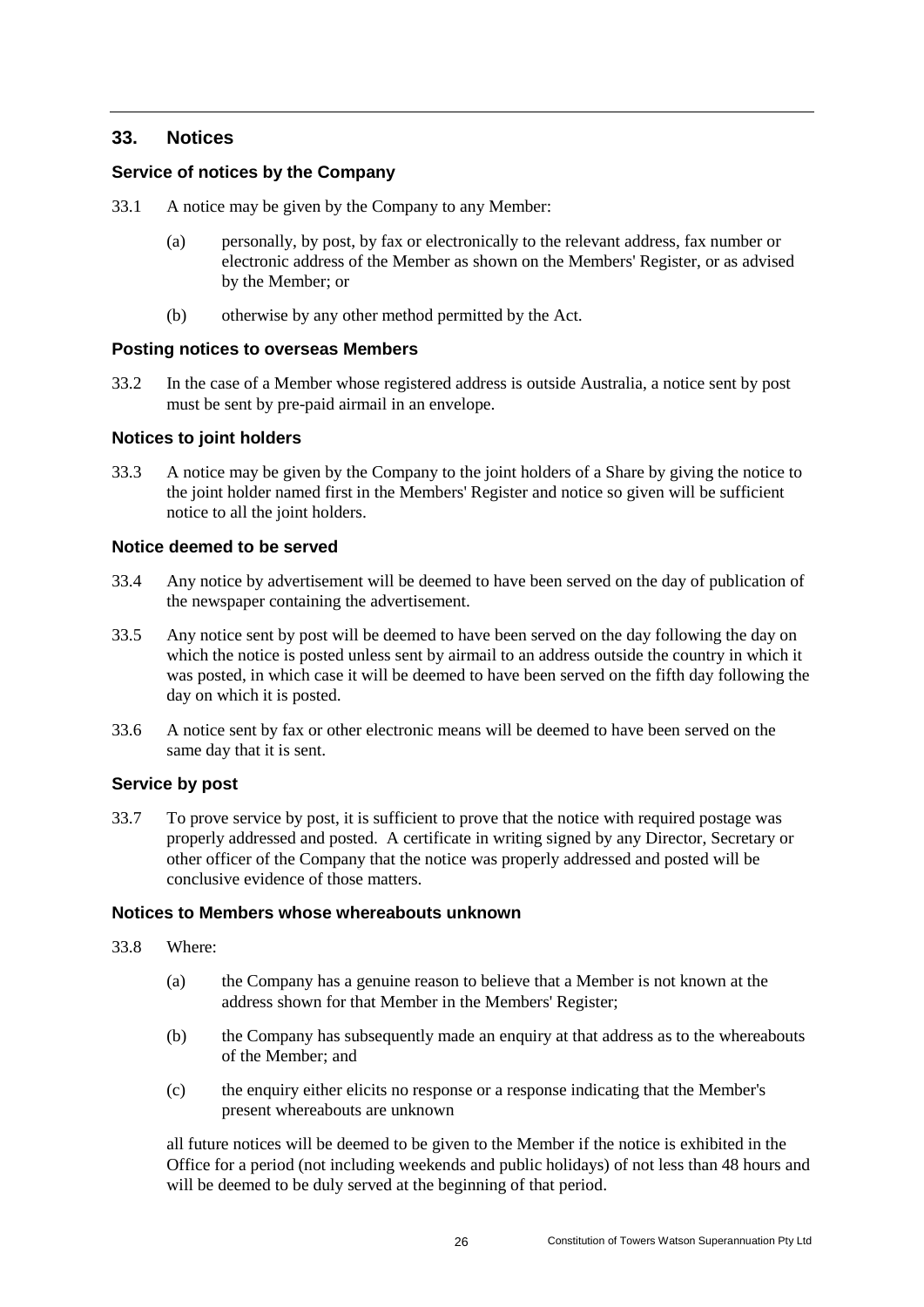33.9 Clause [33.8](#page-28-1) will apply unless and until the Member informs the Company of a new address to be shown for the Member in the Members' Register or that the Member has resumed residence at the address shown for the Member in the Members' Register.

#### **Notices binding on transferees**

33.10 Every person who by operation of law, transfer or otherwise becomes entitled to any Share will be bound by every notice for the Share which, before the person's name and address being entered on the Members' Register, is given to the person from whom the person derives their title to the Share.

#### **Notice to deceased or bankrupt Members**

33.11 Any notice or document given to a Member will be deemed to have been properly given for any Shares held solely or jointly by the Member despite the Member's death or bankruptcy and whether or not the Company has notice of death or bankruptcy until some other person is registered in place of the Member as the holder or joint holder.

#### **Signing of notices**

33.12 The signature to any notice to be given by the Company may be written or printed.

## **Counting of days**

33.13 Where a given number of days' notice or notice extending over any period is required to be given, the day on which notice is deemed to be given will be included in the number of days or other period.

## <span id="page-29-0"></span>**34. Winding up**

## **Distribution of assets**

34.1 Subject to the rights attaching to any class of Shares, if the Company is wound up all fully paid Shares will participate equally in any distribution of assets available for distribution among the Members, and any partly paid Shares will have a proportional right of participation with fully paid Shares according to the proportion of the issue price of the Shares which has been paid.

#### **Fee or commission paid to Director or liquidator to be approved in general meeting**

34.2 No fee or commission will be paid by the Company to any Director or liquidator upon any sale or realisation of the Company's undertaking or assets or any part of them except with the approval of the Company in general meeting, that meeting to be convened by notice specifying the fee or commission proposed to be paid.

## **Distribution in specie**

- <span id="page-29-1"></span>34.3 If the Company is wound up (whether voluntarily or otherwise), the liquidator may, with the sanction of a Special Resolution:
	- (a) divide among the contributories in specie or kind any part of the assets of the Company; and/or
	- (b) vest any part of the assets of the Company in trustees upon any trusts for the benefit of the contributories or any of them,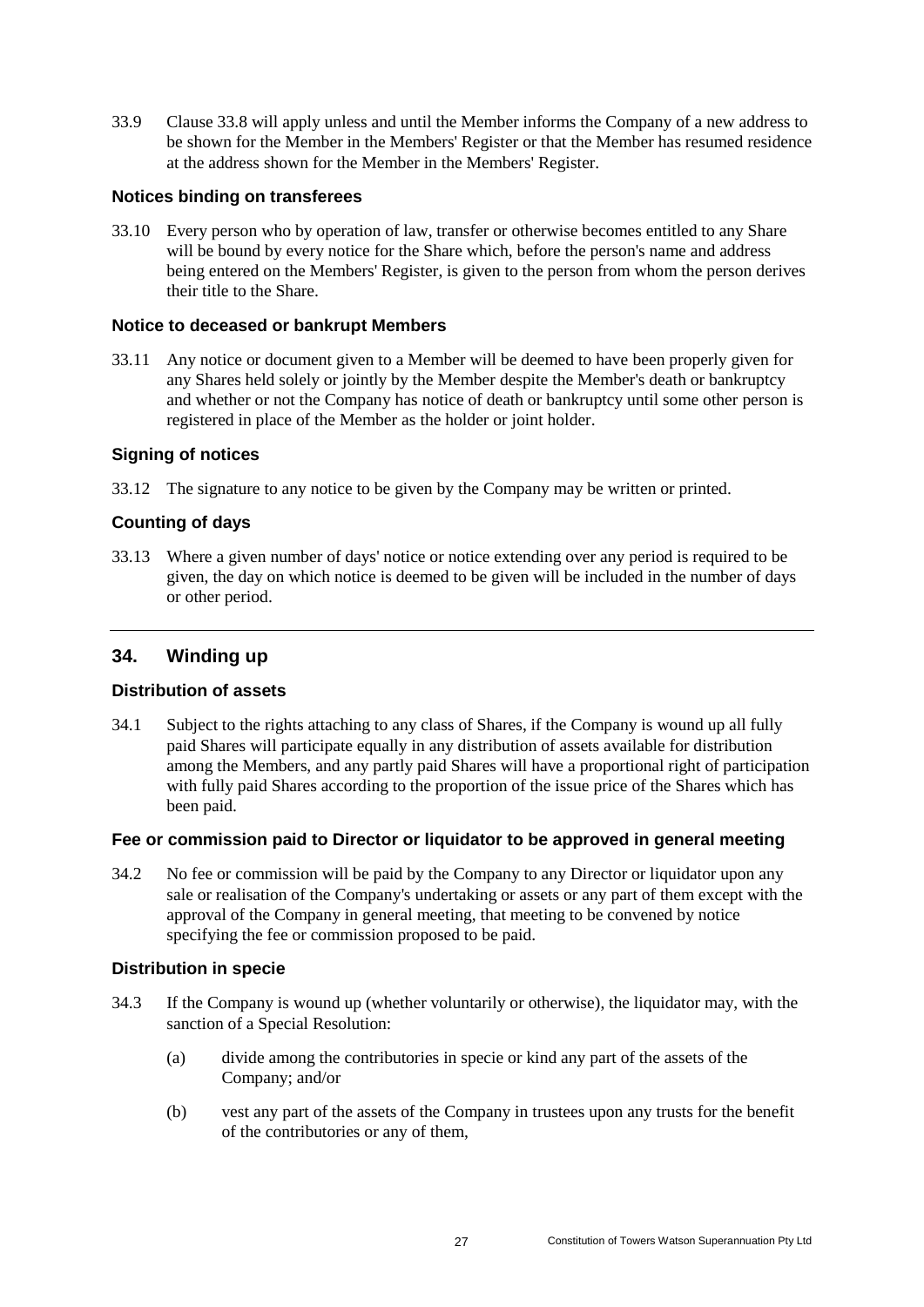as the liquidator thinks fit. For the purposes of this clause, the liquidator may set values as it considers fair and reasonable on any property to be divided and determine how the division is to be carried out.

#### **Distribution of assets other than in accordance with legal rights**

34.4 If the liquidator considers it expedient, any division of assets under clause [34.3](#page-29-1) may be otherwise than in compliance with the legal rights of the contributories and in particular, any class of Shares may be given preferential or special rights or may be excluded altogether or in part from a division of assets. Where any division occurs which does not comply with the legal rights of the contributories, any contributory who would be prejudiced will have a right to dissent and ancillary rights under section 507 of the Act.

#### **Distribution on partly paid Shares**

34.5 In any division of assets, where a contributory is entitled to Shares with a liability to pay calls or otherwise, the contributory may, within 10 days after the passing of the Special Resolution for the division, by notice in writing direct the liquidator to sell his or her proportion and pay the net proceeds to him or her and the liquidator will, if practicable, act accordingly.

# <span id="page-30-0"></span>**35. Indemnity and insurance**

#### **Indemnity**

<span id="page-30-2"></span><span id="page-30-1"></span>35.1 To the maximum extent permitted by law:

- (a) the Company must indemnify each Director and Secretary and each former Director and Secretary, and may indemnify any other officer or former officer, of the Company against any liability (other than legal costs) incurred in acting as a Director, Secretary or, where applicable, other officer of the Company, other than:
	- (i) a liability owed to the Company or a Related Body Corporate;
	- (ii) a liability for a pecuniary penalty order under section 1317G or a compensation order under section 961M, 1317H, 1317HA or 1317HB of the Act;
	- (iii) a liability that did not arise out of conduct in good faith;
	- (iv) a liability to pay a pecuniary penalty under section 76 of the CCA for a contravention of a provision of Part IV of the CCA or legal costs incurred in defending or resisting proceedings in which the officer is found to have such a liability; or
	- (v) a liability to pay a pecuniary penalty under section 224 of the ACL for a contravention of a provision of the ACL or legal costs incurred in defending or resisting proceedings in which the officer is found to have such a liability;
- (b) the Company must indemnify each Director and Secretary, and may indemnify any other officer, of the Company for costs and expenses incurred by a Director, Secretary or, where applicable, other officer of the Company, in defending an action for a liability incurred in acting as a Director, Secretary or, where applicable, other officer of the Company, except for legal costs incurred:
	- (i) in defending or resisting any proceedings, whether civil or criminal, in which the Director, Secretary or, where applicable, other officer of the Company, is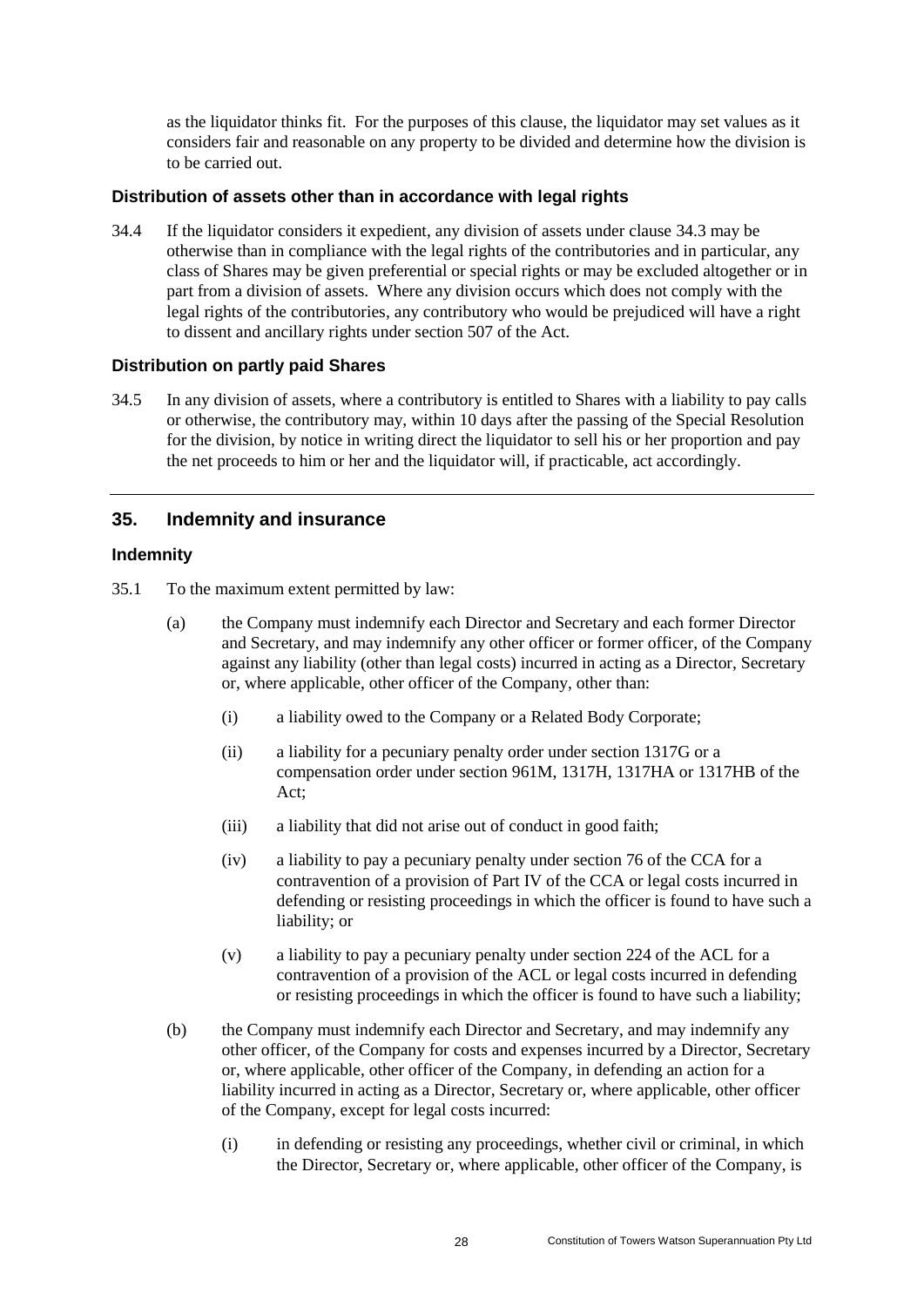found to have a liability for which they could not be indemnified under clause [35.1\(a\);](#page-30-1)

- (ii) in defending or resisting criminal proceedings in which the Director, Secretary or, where applicable, other officer of the Company, is found guilty;
- (iii) in defending or resisting proceedings brought by the Australian Securities and Investments Commission or by a liquidator for a court order if the grounds for making the order are found by the court to have been established, except for costs incurred in responding to actions taken by the Australian Securities and Investments Commission or a liquidator as part of an investigation before commencing proceedings for the court order; or
- (iv) in connection with proceedings for relief to the Director, Secretary or, where applicable, other officer of the Company, under the Act in which the relief is denied by the court; and
- (c) the Company may make a payment, or agree to make a payment, whether by way of advance, loan or otherwise, for any legal costs incurred by a Director, Secretary or, where applicable, other officer of the Company, on the condition that the Director, Secretary or, where applicable, other officer of the Company, must repay the amount paid by the Company to the extent that the Company is ultimately found not liable to indemnify the Director, Secretary or, where applicable, other officer of the Company, for those legal costs.
- 35.2 The provisions of clause [35.1](#page-30-2) apply in respect of the officers of each subsidiary of the Company.

#### **Insurance**

- 35.3 To the maximum extent permitted by law, the Company may pay, or agree to pay, a premium in respect of a contract insuring a person who is or has been a Director, Secretary or other officer of the Company or a Director, Secretary or other officer of a subsidiary of the Company, other than a liability arising out of:
	- (a) conduct involving wilful breach of duty in relation to the Company; or
	- (b) a contravention of sections 182 or 183 of the Act.

## <span id="page-31-0"></span>**36. Overriding rights of the Majority Shareholder**

- 36.1 Whenever there is a Majority Shareholder, this clause will apply and, to the extent of any inconsistency, will have overriding effect as against all other provisions of this Constitution.
- 36.2 The Majority Shareholder may at any time:
	- (a) appoint any person to be a Director or remove from office any Director despite the terms of any agreement but without prejudice to any claim for damages in respect of termination of his or her office; and
	- (b) restrict any powers of the Directors in the manner and to such extent as the Majority Shareholder may determine by giving notice to the Company.
- 36.3 Any such appointment, removal or notice must be served in writing on the Company and signed by the Majority Shareholder or, if the Majority Shareholder is a company:
	- (a) on behalf of the Majority Shareholder by any two of its directors; or